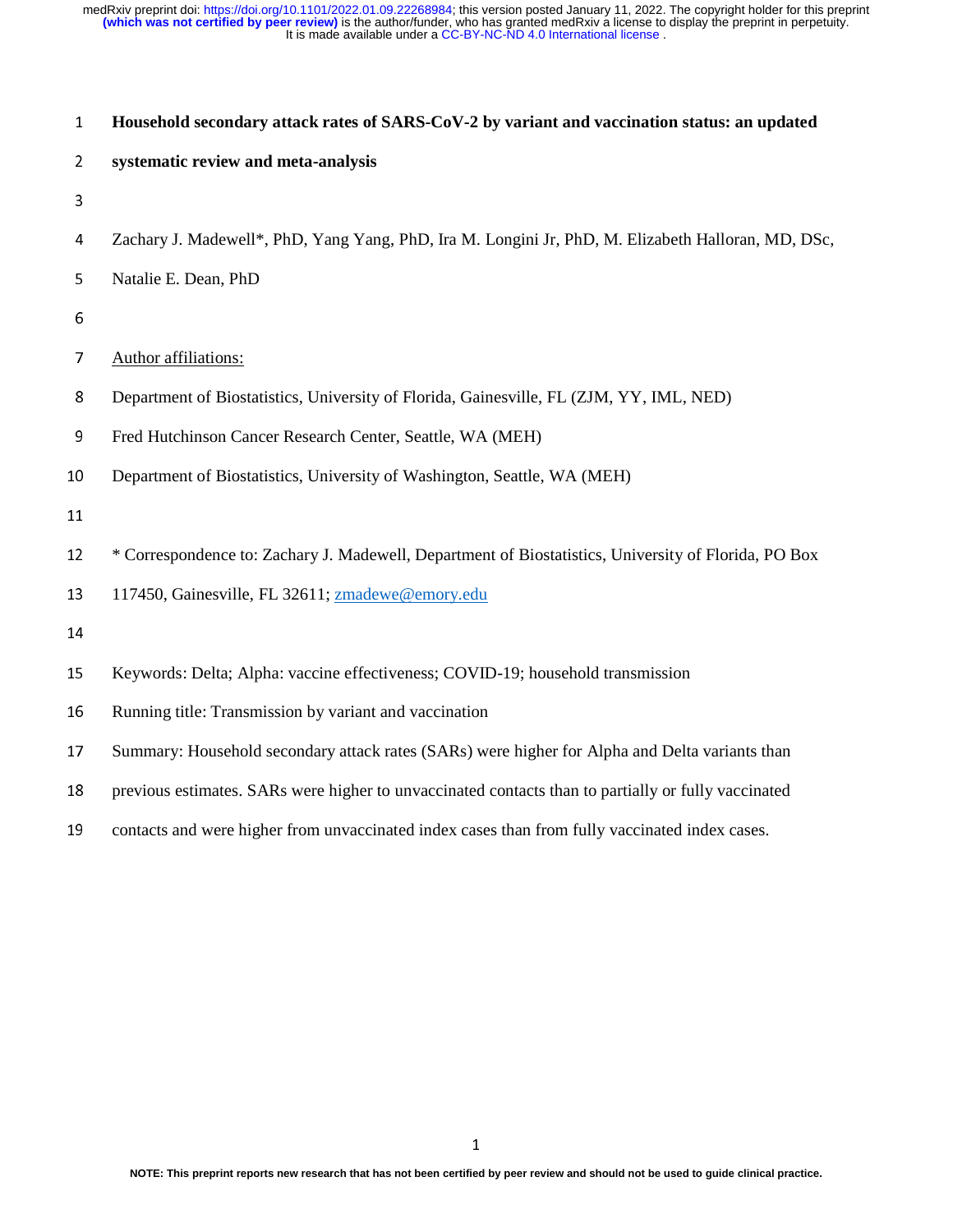## **Abstract**

| 21 | We previously reported a household secondary attack rate (SAR) for SARS-CoV-2 of 18.9% through                             |
|----|----------------------------------------------------------------------------------------------------------------------------|
| 22 | June 17, 2021. To examine how emerging variants and increased vaccination have affected transmission                       |
| 23 | rates, we searched PubMed from June 18, 2021, through January 7, 2022. Meta-analyses used generalized                      |
| 24 | linear mixed models to obtain SAR estimates and 95%CI, disaggregated by several covariates. SARs                           |
| 25 | were used to estimate vaccine effectiveness based on the transmission probability for susceptibility                       |
| 26 | $(VE_{S,n})$ , infectiousness ( $VE_{I,n}$ ), and total vaccine effectiveness ( $VE_{T,n}$ ). Household SAR for 27 studies |
| 27 | with midpoints in 2021 was 35.8% (95%CI, 30.6%-41.3%), compared to 15.7% (95%CI, 13.3%-18.4%)                              |
| 28 | for 62 studies with midpoints through April 2020. Household SARs were 38.0% (95%CI, 36.0%-40.0%),                          |
| 29 | 30.8% (95% CI, 23.5%-39.3%), and 22.5% (95% CI, 18.6%-26.8%) for Alpha, Delta, and Beta,                                   |
| 30 | respectively. $VE_{1,p}$ , $VE_{5,p}$ , and $VE_{T,p}$ were 56.6% (95%CI, 28.7%-73.6%), 70.3% (95%CI, 59.3%-               |
| 31 | 78.4%), and 86.8% (95%CI, 76.7%-92.5%) for full vaccination, and 27.5% (95%CI, -6.4%-50.7%),                               |
| 32 | 43.9% (95%CI, 21.8%-59.7%), and 59.9% (95%CI, 34.4%-75.5%) for partial vaccination, respectively.                          |
| 33 | Household contacts exposed to Alpha or Delta are at increased risk of infection compared to the original                   |
| 34 | wild-type strain. Vaccination reduced susceptibility to infection and transmission to others.                              |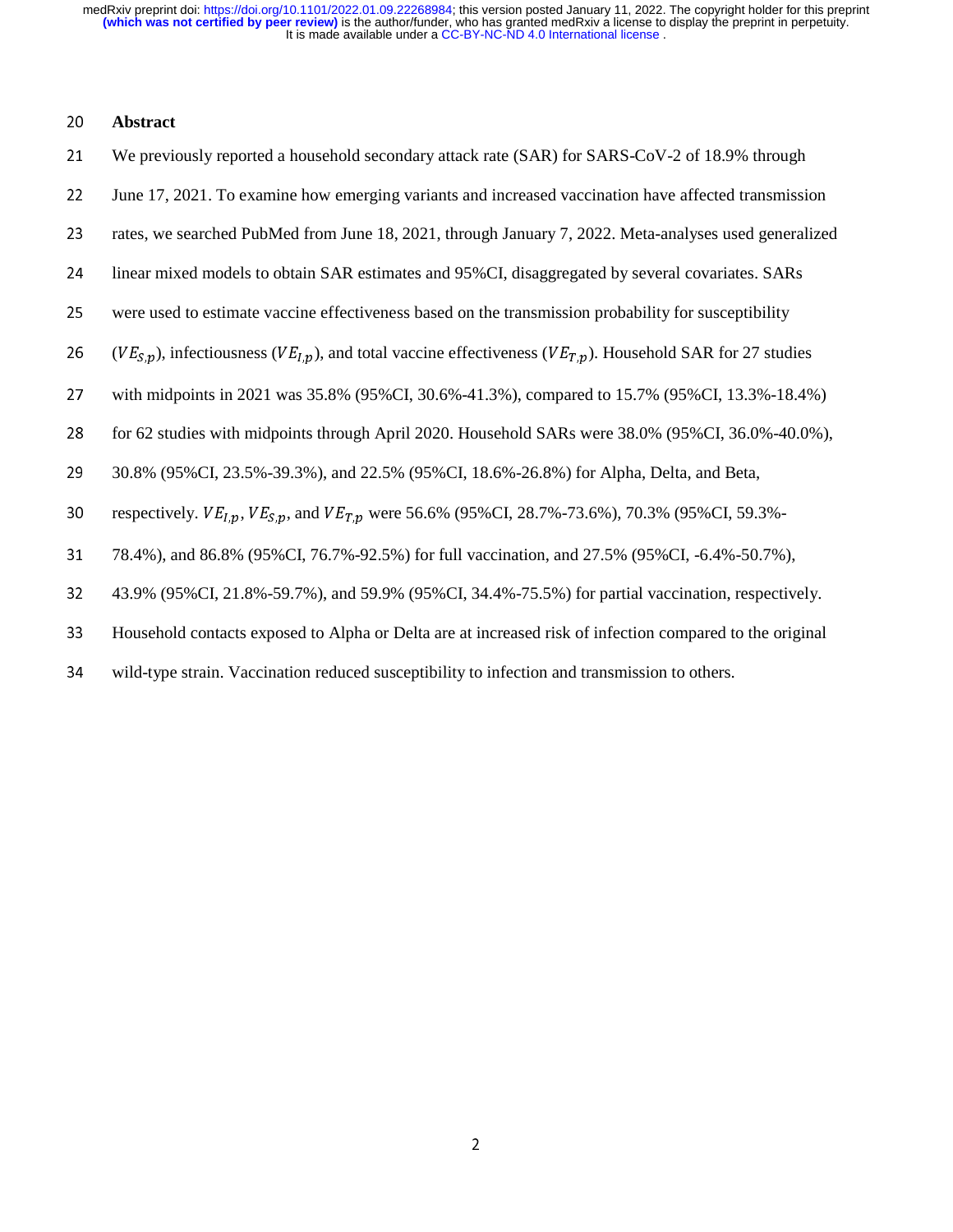#### <sup>35</sup>**Introduction**

<sup>36</sup>A previous systematic review and meta-analysis of household transmission of SARS-CoV-2 37 published through June 17, 2021 reported an overall secondary attack rate (SAR) of 18.9% (95% CI, 38 16.2%-22.0%) [1]. Emerging variants of concern and increased vaccination have affected transmission 39 rates. Delta (B.1.617.2) became the predominant variant in many parts of the world and Omicron <sup>40</sup>(B.1.1.529) poses additional challenges given its high level of spike mutations and increased potential for 41 transmissibility [2, 3]. Other variants of concern include Alpha (B.1.1.7), Beta (B.1.351), and Gamma 42 (P.1).

<sup>43</sup>Vaccine efficacies against symptomatic disease and death have been demonstrated in randomized 44 controlled trials [4] and vaccine effectiveness has been corroborated in large observational studies in <sup>45</sup>Denmark [5], Israel [6], and the United Kingdom [7]. Household studies can supplement efficacy trials to 46 determine vaccine effectiveness. Vaccine studies based on secondary attack rates (SARs) can be used to 47 estimate the protective effectiveness of a vaccine in vaccinated susceptible contacts compared to 48 unvaccinated susceptible contacts who are exposed to an infected index case ( $VE_{S,p}$ ) [8, 9]. Household 49 studies also enable estimation of vaccine effectiveness in reducing infectiousness ( $VE_{I,p}$ ) by comparing 50 SARs from vaccinated and from unvaccinated index cases to household contacts, which was done for 51 pertussis [10]. Total vaccine effectiveness ( $VE_{T,p}$ ), or the combined effect of direct vaccine protection and 52 indirect vaccine effectiveness, can also be estimated. It is unknown how effective the SARS-CoV-2 53 vaccines are in reducing susceptibility and infectiousness in the confines of the household where there is 54 prolonged close contact between household members and index cases. Here, we aggregate evidence of 55 household contact tracing studies to evaluate SARs for variants of concern and by index case or contact 56 vaccination status.

<sup>58</sup>**Methods**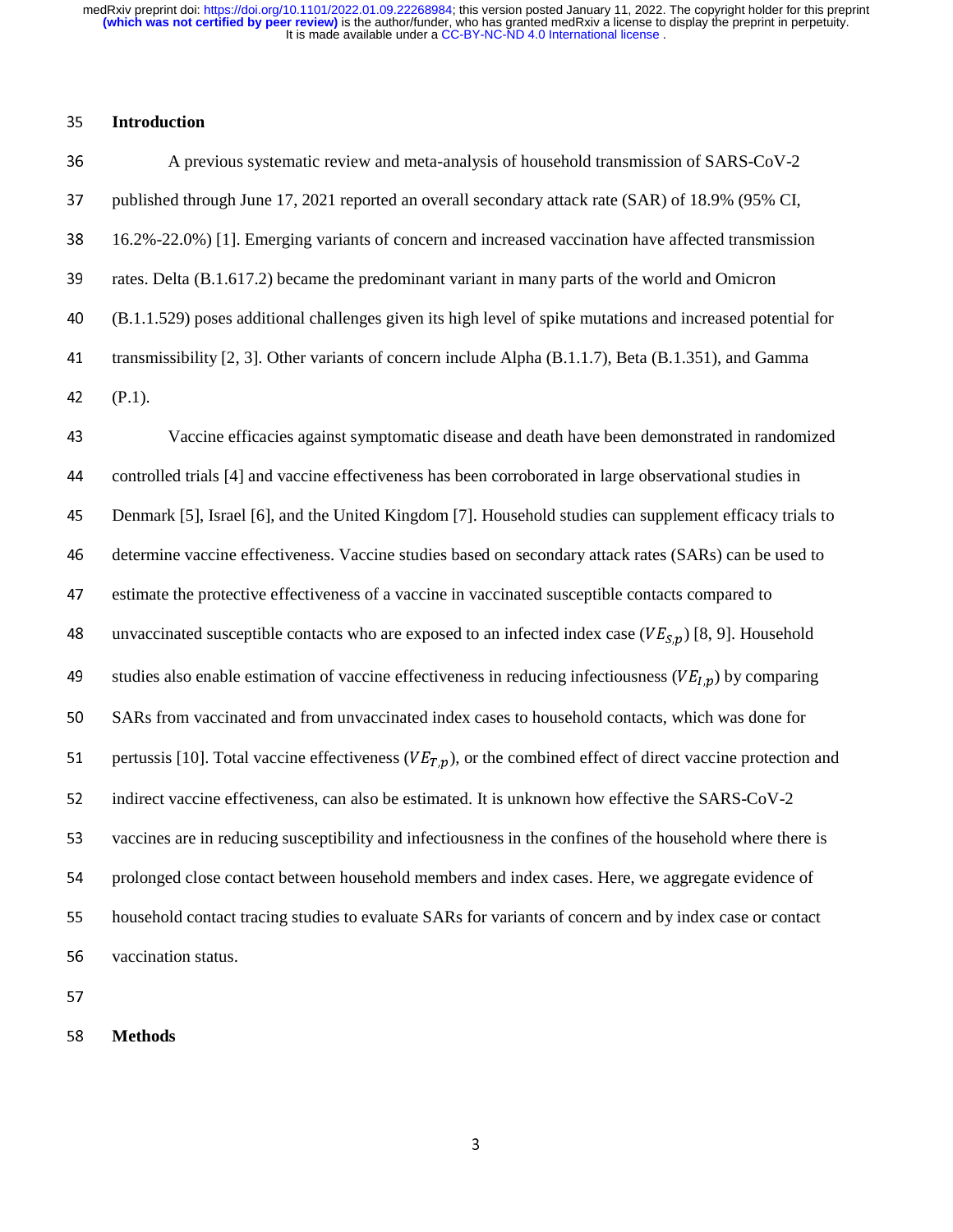| 59 | This study followed the Preferred Reporting Items for Systematic Reviews and Meta-analyses                   |
|----|--------------------------------------------------------------------------------------------------------------|
| 60 | (PRISMA) reporting guideline using the same definitions and eligibility criteria as our original study [11]. |
| 61 | Our last review identified studies published through June 17, 2018 [1]. Herein, we searched PubMed and       |
| 62 | reference lists of eligible studies between June 18, 2021, and January 7, 2022, with no restrictions on      |
| 63 | language, study design, or place of publication. Search terms were: "SARS-CoV-2", "COVID-19",                |
| 64 | "severe acute respiratory syndrome", "SARS", "SARS-CoV", "coronavirus", "variant", "vaccination",            |
| 65 | "immunization", "secondary attack rate", "secondary infection rate", "household", "family contacts",         |
| 66 | "close contacts", "index case", "contact transmission", "contact attack rate", and "family transmission"     |
| 67 | (S1 Table). Pre-prints were included. Citations were managed in EndNote 20 (Thomson Reuters, Toronto,        |
| 68 | CA).                                                                                                         |
| 69 | Articles with original data that reported at least 2 of the following factors were included: number          |
| 70 | of infected household contacts, total number of household contacts, and household secondary attack rates.    |
| 71 | Studies that reported infection prevalence, included populations that overlapped with another included       |
| 72 | study, and tested contacts using antibody tests only or using antibody tests and another test but did not    |
| 73 | disaggregate SARs by test were excluded. We first screened studies by titles and abstracts to identify       |
| 74 | potential studies for inclusion. That reviewer then evaluated full-text articles and selected those that met |
| 75 | the inclusion criteria.                                                                                      |
| 76 | For this study, we extracted the following information: first author, location, index case                   |
| 77 | identification period, number of index cases, index case symptom status, household/family contact type,      |
| 78 | test used to diagnose contacts, universal/symptomatic testing, number of tests per contact, and follow-up    |
| 79 | duration. We also extracted the number of infected household contacts and total number of household          |
| 80 | contacts and disaggregated by covariates including variant, index case vaccination status, household         |
| 81 | contact vaccination status, and vaccine type.                                                                |
| 82 | To examine temporal patterns, we assessed household SARs by index case identification period                 |
| 83 | midpoint. We restricted this analysis to laboratory-confirmed infections and SARs from unvaccinated          |
|    |                                                                                                              |

84 index cases to unvaccinated household contacts to observe how transmission patterns changed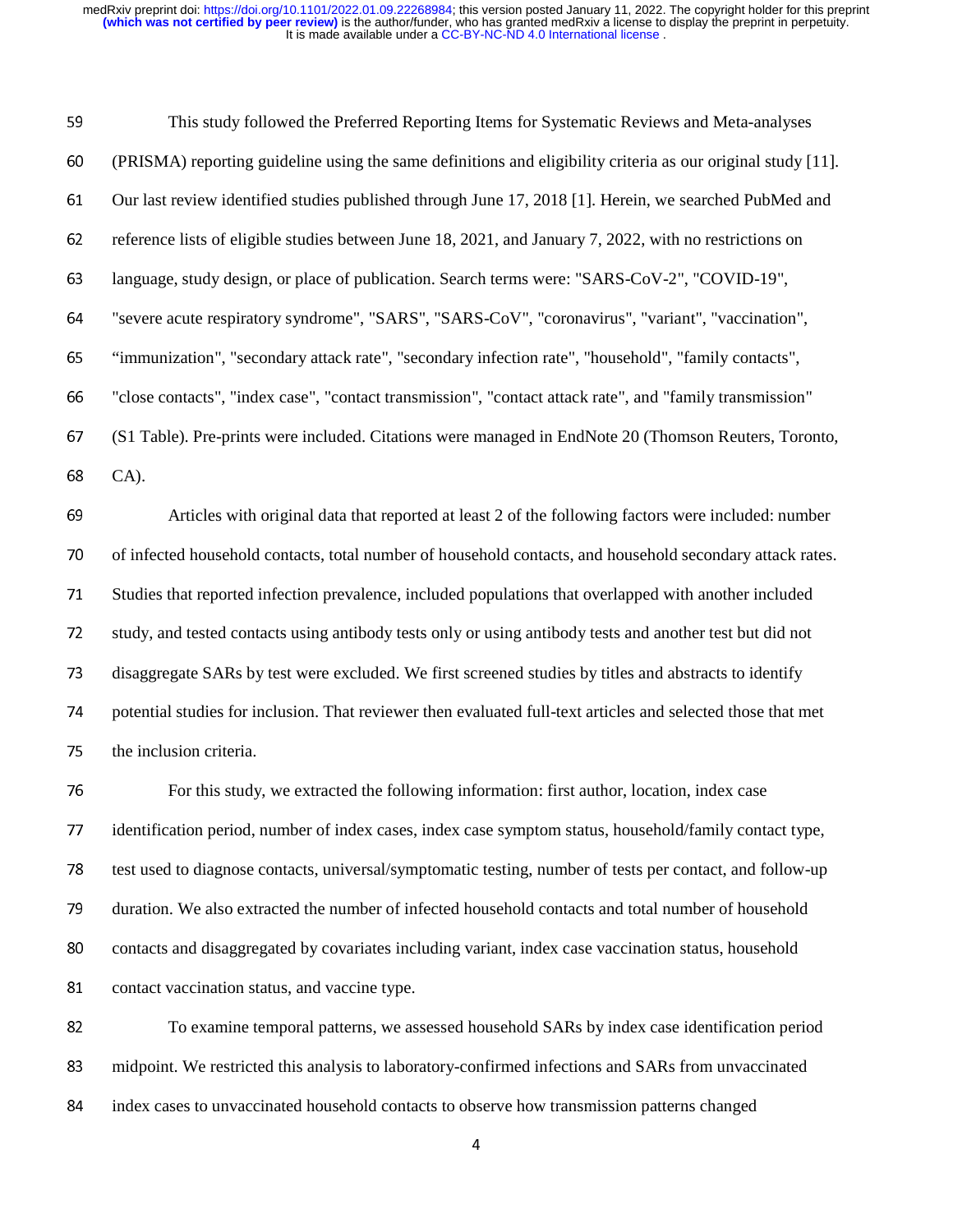85 independent of vaccination. Next, we evaluated household SARs by variants that were reported in  $\geq$ 2 86 studies regardless of vaccination status and restricted to SARs from unvaccinated index cases to 87 unvaccinated contacts for comparison with SAR estimates from our original analyses of the 88 predominantly wild-type variant  $[1, 11]$ . <sup>89</sup>Traditionally, vaccine efficacies for reducing susceptibility and infectiousness are estimated as 90  $VE_{S,p} = 1 - SAR_{01}/SAR_{00}$  and  $VE_{I,p} = 1 - SAR_{10}/SAR_{00}$  respectively, where  $SAR_{ij}$  is the SAR 91 associated with vaccine status  $i$  (1=vaccinated, 0=unvaccinated) for the index case and  $j$  for the 92 household contact [8]. The total vaccine effectiveness is defined as  $VE_{T,p} = 1 - (1 - VE_{S,p})(1 - VE_{I,p})$ . 93 We examined SARs by index case vaccination status (unvaccinated, partially vaccinated, fully 94 vaccinated, all) and household contact vaccination status (unvaccinated, partially vaccinated, fully 95 vaccinated, all). The resultant SARs were used to estimate  $VE_{S,p}$ ,  $VE_{I,p}$ , and  $VE_{T,p}$ . We created forest 96 plots of SARs by index case vaccination status to all household contacts regardless of vaccination status 97 and restricted to unvaccinated contacts only. We also created forest plots of SARs by contact vaccination 98 status from all index cases regardless of vaccination status and from unvaccinated index cases only. 99 Furthermore, we evaluated SARs by vaccine type and vaccination status for index cases and/or household 100 contacts if reported in  $>2$  studies. Finally, we evaluated SARs by variant and vaccination status for index 101 cases and/or household contacts if reported in  $\geq$ 2 studies.

## <sup>103</sup>*Evaluation of Study Quality and Risk of Bias*

104 To assess study quality and risk of bias, we used the same modified version of the Newcastle-105 Ottawa quality assessment scale used by Fung *et al.* and in our first analysis [11, 12]. Studies received up 106 to 9 points based on participant selection (4 points), study comparability (1 point), and outcome of 107 interest (4 points). Studies were classified as having high ( $\leq$ 3 points), moderate (4-6 points), and low ( $\geq$ 7 108 points) risk of bias. When at least 10 studies were available, we also used funnel plots and Begg and 109 Mazumdar's rank correlation to evaluate publication bias with significance set at *P*<0.10 [13].

5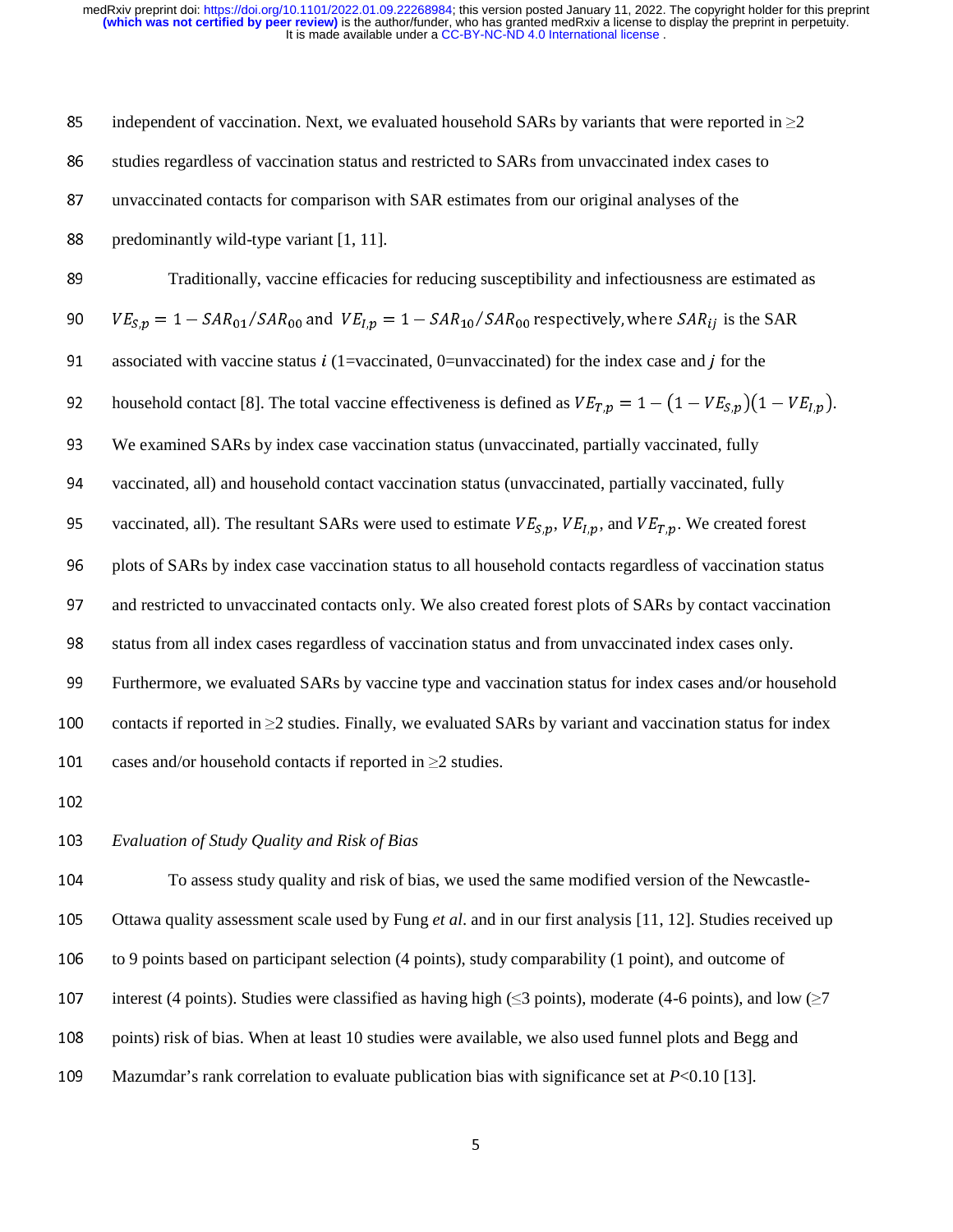#### *Statistical Analysis*

| 112 | We used generalized linear mixed-effects models to obtain SAR estimates and 95% CIs. For                    |
|-----|-------------------------------------------------------------------------------------------------------------|
| 113 | comparisons across covariate subgroups (variant, index case vaccination status, household contact           |
| 114 | vaccination status, vaccine type), study was treated as a random effect and the covariate as a fixed effect |
| 115 | moderator. For analyses of SARs by index case vaccination status and contact vaccination status,            |
| 116 | comparisons between subgroups (e.g., fully vaccinated versus unvaccinated index cases) were restricted      |
| 117 | to pairwise analyses (studies in which SARs were reported from both fully vaccinated and unvaccinated       |
| 118 | index cases). For vaccine effectiveness measures, we also used generalized linear mixed models to obtain    |
| 119 | the logit of the SAR and corresponding sampling variances, which were back-transformed to obtain VE         |
| 120 | summary estimates and 95%CIs. Heterogeneity was measured using the $I^2$ statistic, with thresholds of      |
| 121 | 25%, 50%, and 75% indicating low, moderate, and high heterogeneity, respectively. All analyses were         |
| 122 | performed using the metafor package in R software, version 4.1.2 (R Foundation for Statistical              |
| 123 | Computing) [14, 15]. Statistical significance was set at a 2-tailed $P$ -value $\leq 0.05$ .                |
| 124 |                                                                                                             |
| 125 | <b>Results</b>                                                                                              |
| 126 | We identified 1,291 records (1,281 from PubMed and 10 from reference lists of eligible articles)            |
| 127 | published between June 18, 2021 and January 7, 2022 (S1 Figure). Forty-eight new studies [16-64] were       |
| 128 | included in this review (S2 Table), 4 of which were preprints in our previous review that were              |
| 129 | subsequently published [53-55, 64].                                                                         |
| 130 | Forty-nine new studies [16-64] were combined with 77 studies from our previous review [1] for               |
| 131 | our analysis of household SAR by study period (5 studies were excluded that did not include laboratory-     |
| 132 | confirmed infections and 1 that included only asymptomatic index cases), resulting in 126 total studies     |
| 133 | representing 1,437,696 contacts from 35 countries (see S3 Table for references). Figure 1 demonstrates      |
| 134 | large heterogeneity in SAR over time but estimates with midpoints after July 2020 are generally higher      |
| 135 | than the earliest estimates. The household SAR for 27 studies with midpoints in 2021 was 35.8% (95%CI,      |
|     |                                                                                                             |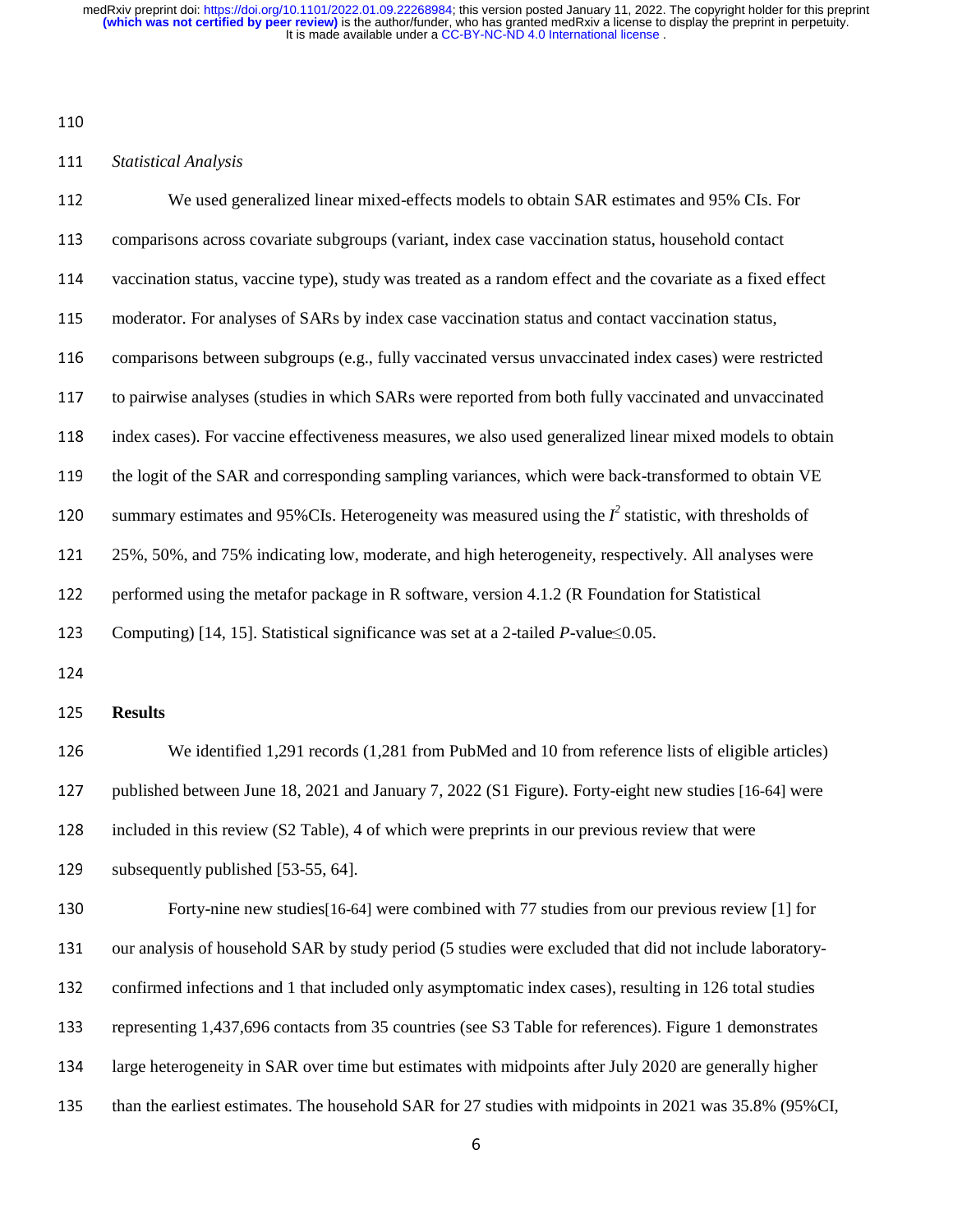| 136 | 30.6%-41.3%), whereas the household SAR for 62 studies with midpoints through April 2020 was 15.7%                 |
|-----|--------------------------------------------------------------------------------------------------------------------|
| 137 | (95% CI, 13.3% - 18.4%). Begg and Mazumdar's rank correlation was statistically significant for studies in         |
| 138 | 2021 ( $P=0.001$ ), but not studies through April 2020 (S2 Figure). Excluding one study in 2021 [54] that          |
| 139 | had a relatively low SAR improved the funnel plot symmetry and resulted in a SAR of 33.9% (95%CI,                  |
| 140 | 29.4%-38.7%) for studies with midpoints in 2021. When restricting to unvaccinated contacts only, the               |
| 141 | household SAR for studies with midpoints in 2021 was 35.4% (95%CI, 30.0%-41.2%).                                   |
| 142 | Eight new studies [23, 28, 31, 39, 50, 52, 55, 56] were combined with 1 study [65] from our                        |
| 143 | previous review for our analysis of Alpha variant. Figure 2 summarizes results from these 9 studies as             |
| 144 | well as 12 [23, 25, 29, 32, 41, 43, 48, 52, 56, 61-63] and 3 [20, 23, 56] new studies reporting household          |
| 145 | SARs for Delta and Beta variants, respectively. Estimated mean household SAR for Alpha was 38.0%                   |
| 146 | (95% CI, 36.0% -40.0%), Delta was 30.8% (95% CI, 23.5% -39.3%), and Beta was 22.5% (95% CI, 18.6% -                |
| 147 | 26.8%) (Figure 2). SARs between Alpha/Delta and Delta/Beta were not significantly different, but Alpha             |
| 148 | was significantly higher than Beta $(P<0.001)$ . High heterogeneity was found among studies for Delta              |
| 149 | $(98.0\%)$ , and low for Alpha $(16.7\%)$ and Beta $(2.6\%)$ . Begg correlation was not significant for studies of |
| 150 | Delta (S3 Figure). SARs did not significantly change for Alpha (37.8%, 95%CI, 35.7%-39.9%) (5                      |
| 151 | studies) [23, 28, 31, 50, 55] or Delta (27.0%, 95%CI, 18.5%-37.4%) (7 studies) [23, 29, 32, 43, 48, 61,            |
| 152 | 62] when restricting to studies with low risk of bias (S4 Table). Restricting to unvaccinated contacts only,       |
| 153 | mean estimated SAR for Delta was 34.9% (95%CI, 26.7%-44.1%) (S4 Figure).                                           |
| 154 | Eight studies [24, 26, 34, 39, 43, 48, 54, 62] reported SARs by vaccination status of the index                    |
| 155 | case to all household contacts regardless of vaccination status, seven of which were at low risk of bias and       |
| 156 | one was moderate (Figure 3). Overall estimated mean SAR was 26.6% (95%CI, 18.7%-36.4%) from                        |
| 157 | unvaccinated (8 studies) [24, 26, 34, 39, 43, 48, 54, 62], 16.2% (95%CI, 8.3%-29.4%) from partially                |
| 158 | vaccinated (5 studies) [24, 43, 48, 54, 62], and 14.4% (95% CI: 10.5%-19.4%) from fully vaccinated (7              |
| 159 | studies) [24, 26, 34, 39, 43, 48, 62] index cases to household contacts. For 7 paired studies [24, 26, 34, 39,     |
| 160 | 43, 48, 62], estimated mean SAR from unvaccinated index cases (29.9%; 95%CI, 23.0%-37.7%) was                      |
| 161 | significantly higher than from fully vaccinated index cases $(P<0.001)$ . For 5 paired studies [24, 43, 48,        |
|     |                                                                                                                    |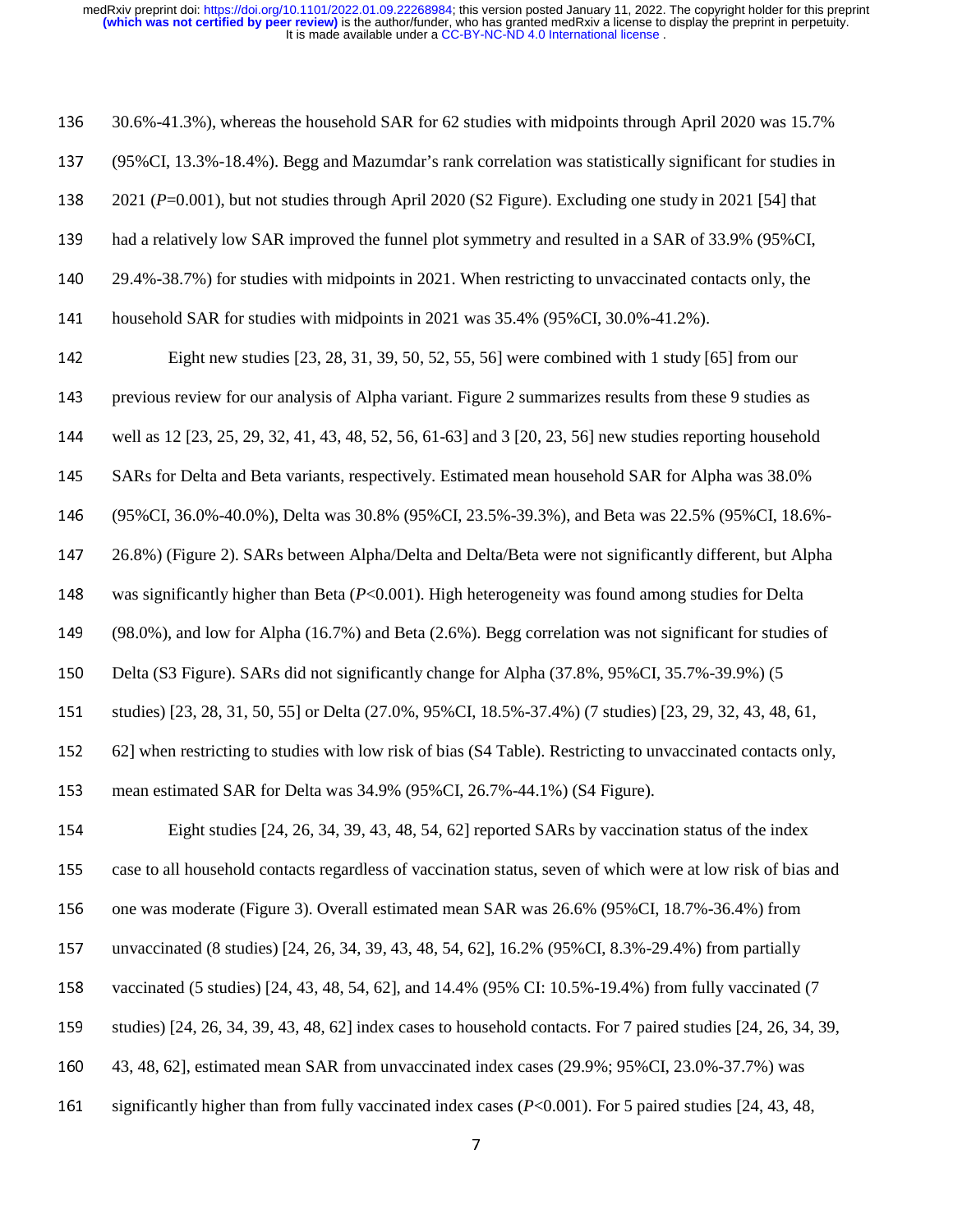162 54, 62], SARs were not significantly different from unvaccinated index cases (19.7%; 95%CI, 13.9%-<sup>163</sup>27.3%) than from partially vaccinated index cases. Three studies included only Delta infections [43, 48, <sup>164</sup>62]. Restricting to those 3 studies, we found no significant difference in SAR by index case vaccination 165 status to all contacts regardless of vaccination status. Excluding those 3 studies, the estimated mean SAR 166 was significantly higher from unvaccinated index cases (36.3%; 95%CI, 31.3%-41.6%) than from fully 167 vaccinated index cases (10.7%; 95%CI, 9.0%-12.8%) (*P*<0.001) (4 paired studies) [24, 26, 34, 39], but 168 not from partially vaccinated index cases (2 paired studies) [24, 54]. Restricting to unvaccinated 169 household contacts, SARs were also significantly higher from unvaccinated index cases (30.9%, 95%CI, <sup>170</sup>23.9%-38.8%) than from fully vaccinated index cases (12.0%, 95%CI, 10.0%-14.2%) (*P*<0.001) (4 paired 171 studies) [24, 26, 48, 62], but not from partially vaccinated index cases (3 paired studies) [24, 54, 62] (S5 172 Figure). SARs were generally lower from fully vaccinated index cases regardless of contact vaccination 173 status (S6 Figure). Direct comparison of these studies is compromised, however, because of differences 174 between studies in terms of vaccine types, definition of vaccination status (e.g., time elapsed since 175 vaccination or dosage) (S5 Table), vaccination coverage among contacts, characteristics of the study 176 population, duration of follow-up, diagnostic procedures and tools, location, magnitude of the pandemic, 177 and circulating variants. 178 Figure 4 summarizes 9 studies [24, 26, 34, 38, 43, 48, 56, 62, 63] reporting household SARs by 179 contact vaccination status regardless of index case vaccination status, eight of which were at low risk of 180 bias and two were moderate. Overall estimated mean SAR was 33.8% (95%CI, 28.0%-40.2%) to 181 unvaccinated contacts (9 studies) [24, 26, 34, 38, 43, 48, 56, 62, 63], 23.7% (95%CI, 19.1%-28.9%) to

182 partially vaccinated contacts (6 studies) [24, 38, 43, 48, 56, 63], and 14.1% (95%CI, 10.6%-18.6%) to

<sup>183</sup>fully vaccinated contacts (9 studies) [24, 26, 34, 38, 43, 48, 56, 62, 63]. In the 9 paired studies, estimated

- <sup>184</sup>mean household SARs were significantly higher to unvaccinated contacts than to fully vaccinated
- 185 contacts (*P*<0.001). For 6 paired studies [24, 38, 43, 48, 56, 63], SARs were significantly higher to
- 186 unvaccinated contacts  $(33.1\%, 95\% \text{CI}, 27.8\% -38.8\%)$  than to partially vaccinated contacts  $(P=0.020)$ , but
- 187 SARs were not significantly different to partially vaccinated contacts than to fully vaccinated contacts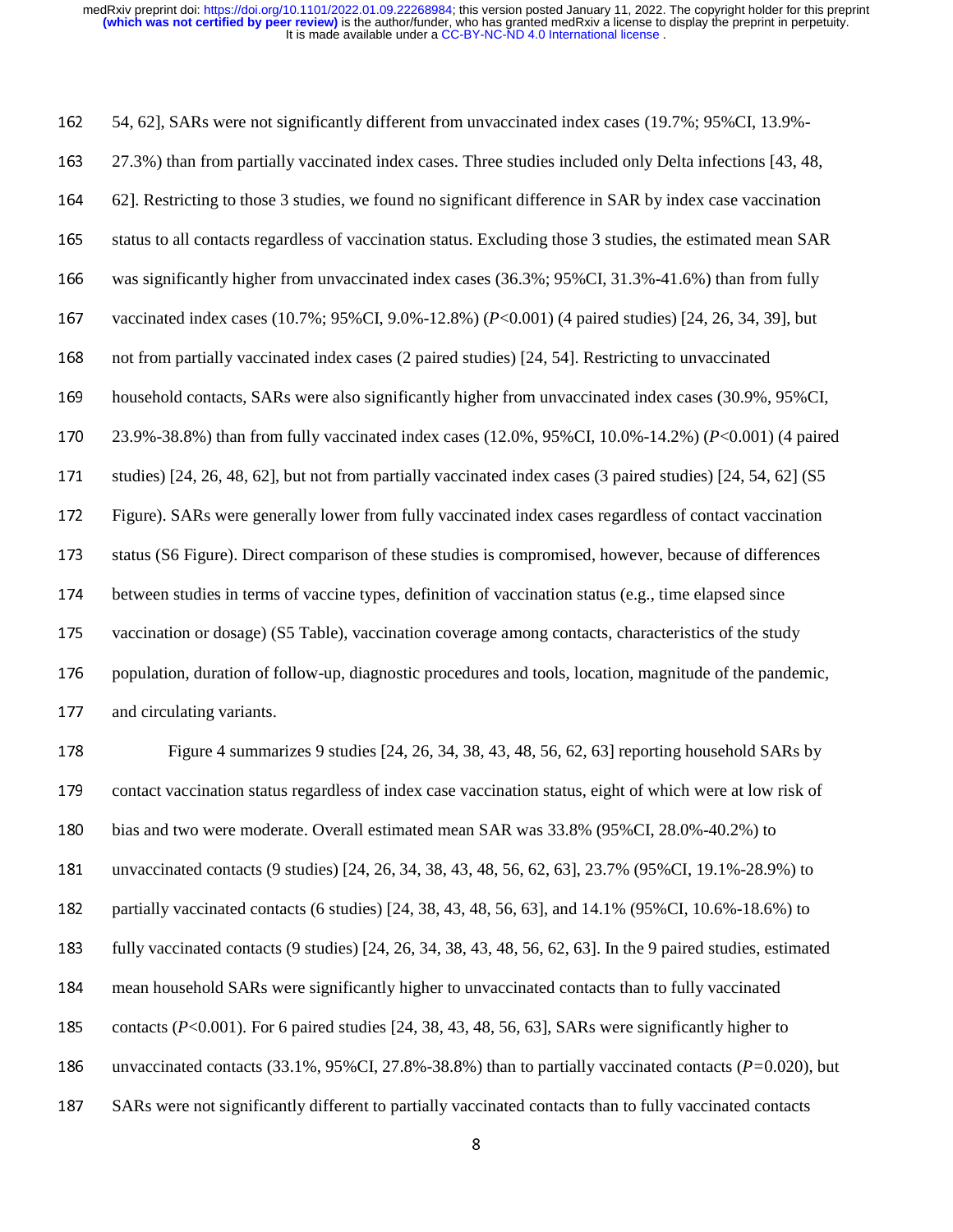| 188 | (16.6%, 95%CI, 11.9%-22.9%). SARs were consistent when restricting to only unvaccinated index cases           |
|-----|---------------------------------------------------------------------------------------------------------------|
| 189 | (4 studies [24, 26, 48, 62]) (S7 Figure). When restricting to 4 studies [43, 48, 62, 63] that targeted Delta, |
| 190 | SARs were also significantly higher to unvaccinated contacts (24.4%, 95%CI, 19.3%-30.4%) than to fully        |
| 191 | vaccinated contacts (14.3%, 95%CI, 9.3%-21.3%) ( $P=0.027$ ). We also estimated vaccine effectiveness         |
| 192 | based on the SARs (Table 1).                                                                                  |
| 193 | Next, we examined SARs by vaccine type and index case vaccination status regardless of                        |
| 194 | vaccination status of household contacts. SARs were included in 2 studies [26, 39] for BNT162b2 and the       |
| 195 | mean estimated SAR from fully vaccinated index cases was 8.3% (95%CI, 5.6%-12.1%) compared to                 |
| 196 | 35.9% from unvaccinated index cases (95%CI, 34.1%-37.6%) (S8 Figure).                                         |
| 197 | We also examined SARs by vaccine type and contact vaccination status regardless of index case                 |
| 198 | vaccination status (3 studies [24, 38, 56]). Mean estimated SAR to household contacts fully vaccinated        |
| 199 | with Ad26.COV2.S (1 dose) (42.7%, 95% CI: 13.6%-77.9%) (P=0.005) or BNT162b2 (15.8%, 95% CI,                  |
| 200 | 15.0%-16.7%) (P<0.001) was significantly higher than to contacts fully vaccinated with mRNA-1273 (2           |
| 201 | doses) (6.2%, 95% CI: 2.8%-13.0%) (S9 Figure). Additionally, mean estimated SAR was higher to                 |
| 202 | contacts partially vaccinated with ChAdOx1-S (29.5%, 95% CI: 24.0%-35.7%) than contacts partially             |
| 203 | vaccinated with mRNA-1273 (17.5%, 95%CI, 13.7%-22.3%) ( $P=0.008$ ). There was no significant                 |
| 204 | difference in SAR to contacts fully vaccinated for ChAdOx1-S and BNT162b2, Ad26.COV2.S, or                    |
| 205 | mRNA-1273; or to contacts partially vaccinated for BNT162b2 and mRNA-1273or ChAdOx1-S.                        |
| 206 |                                                                                                               |
| 207 | <b>Discussion</b>                                                                                             |

<sup>208</sup>We aggregated household studies to examine how variants of concern and vaccination affected 209 household transmission rates of SARS-CoV-2. Household SARs from fully vaccinated index cases were 210 lower than from unvaccinated index cases. Fully and partially vaccinated household contacts were less 211 susceptible to SARS-CoV-2 infection than unvaccinated contacts. SARs for Delta and Alpha were

212 significantly higher than estimates for the original wild-type variant.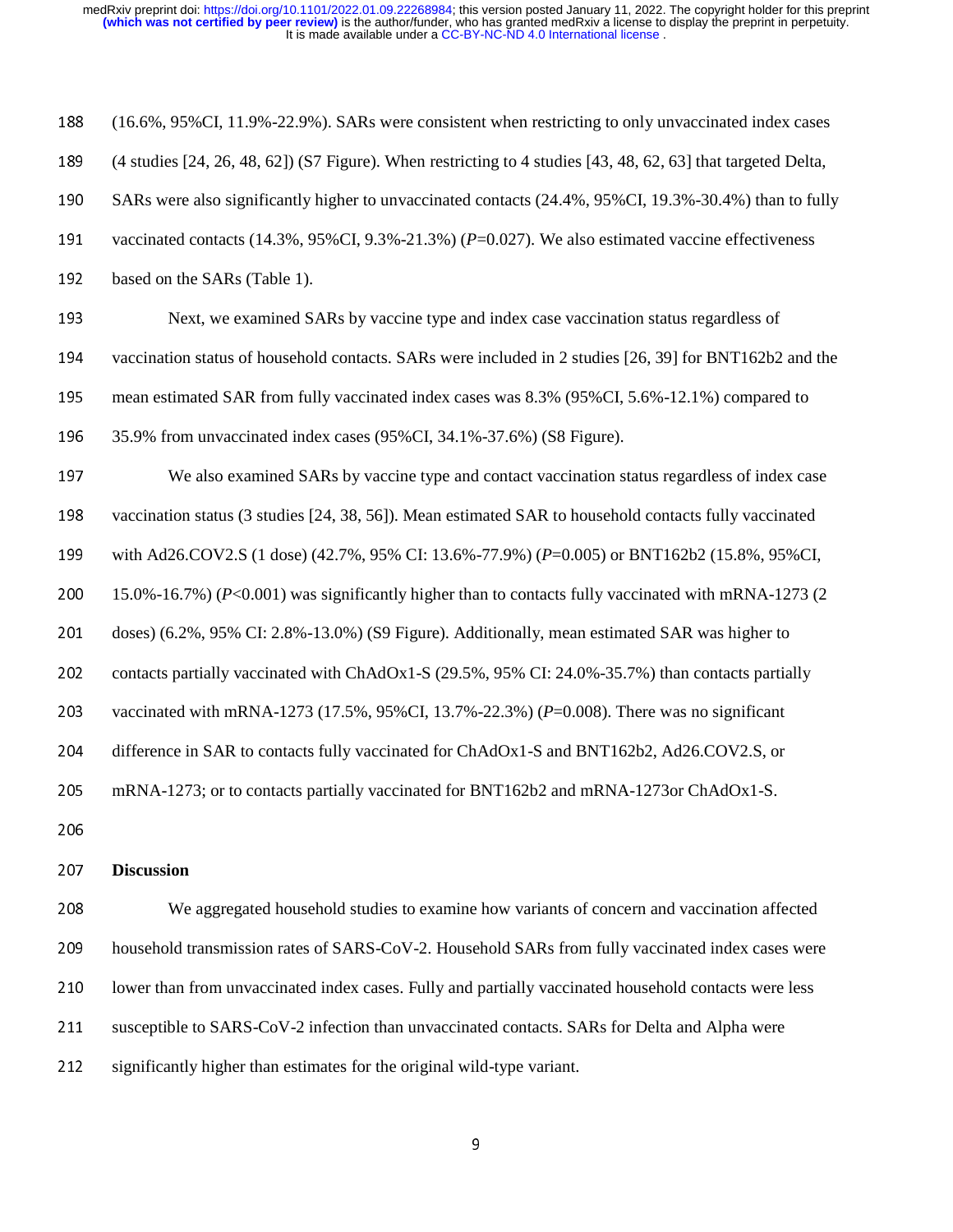213 Several individual studies included in this analysis reported that full vaccination of index cases 214 significantly reduced the risk of transmission to household contacts [24, 34]. Conversely, other studies 215 included in this analysis reported that vaccination status of the index case was not associated with 216 household contact infection [43, 48]. A meta-analysis allows us to aggregate all the evidence of index 217 case vaccination status from multiple studies and control for differences between the studies. We found 218 lower transmission to household contacts from fully vaccinated index cases than from unvaccinated index 219 cases, but not from partially vaccinated index cases. An observational cohort study from England which 220 included contacts outside the household also reported that two doses of BNT162b2 or ChAdOx1 reduced 221 onward transmission of Delta, but by less than Alpha, and the impact of vaccination against onward 222 transmission waned over time [66]. Our estimate for  $VE_{I,p}$  of 56.6% was within the 41%-79% range 223 reported for  $VE<sub>I</sub>$  from a modeling study that used household data from Israel before Delta became 224 widespread [67]. Potential mechanisms for reduced infectiousness following vaccination include 225 decreases in the respiratory tract viral load and severity of symptoms [68]. 226 Fully vaccinated and partially vaccinated contacts had significantly lower SARs than 227 unvaccinated contacts. Other observational studies demonstrated reduced susceptibility to infection 228 among high risk or household contacts vaccinated with BNT162b2 or ChAdOx1 in Scotland [69], <sup>229</sup>BNT162b2 in Sweden [70], and BNT162b2 or mRNA-1273 in Belgium [71]. Studies have reported that 230 full vaccination with mRNA vaccines or ChAdOx1 effectively prevent infection against the original wild-231 type, Alpha, and Beta variants, but are less protective against infection for Delta [72, 73]. Our estimates 232 of  $VE_{S,p}$  (70.3%, 95%CI, 59.3%-78.4%) and  $VE_{T,p}$  (86.8%, 95%CI, 76.7%-92.5%) were slightly lower 233 than the age-adjusted  $VE_s$  (80.5%, 95%CI, 78.9%-82.1%) and  $VE_T$  (88.5%, 95%CI, 82.3%-94.8%) <sup>234</sup>reported by *Prunas et al* [67]. Myriad factors preclude our ability to make direct comparisons of vaccine 235 effectiveness across studies including differences in the study population (e.g., age, comorbidities, 236 serostatus), viral characteristics, vaccine type, time period defining vaccination status, intensity of the <sup>237</sup>epidemic, community behavior, and use of nonpharmaceutical interventions (masks, social distancing)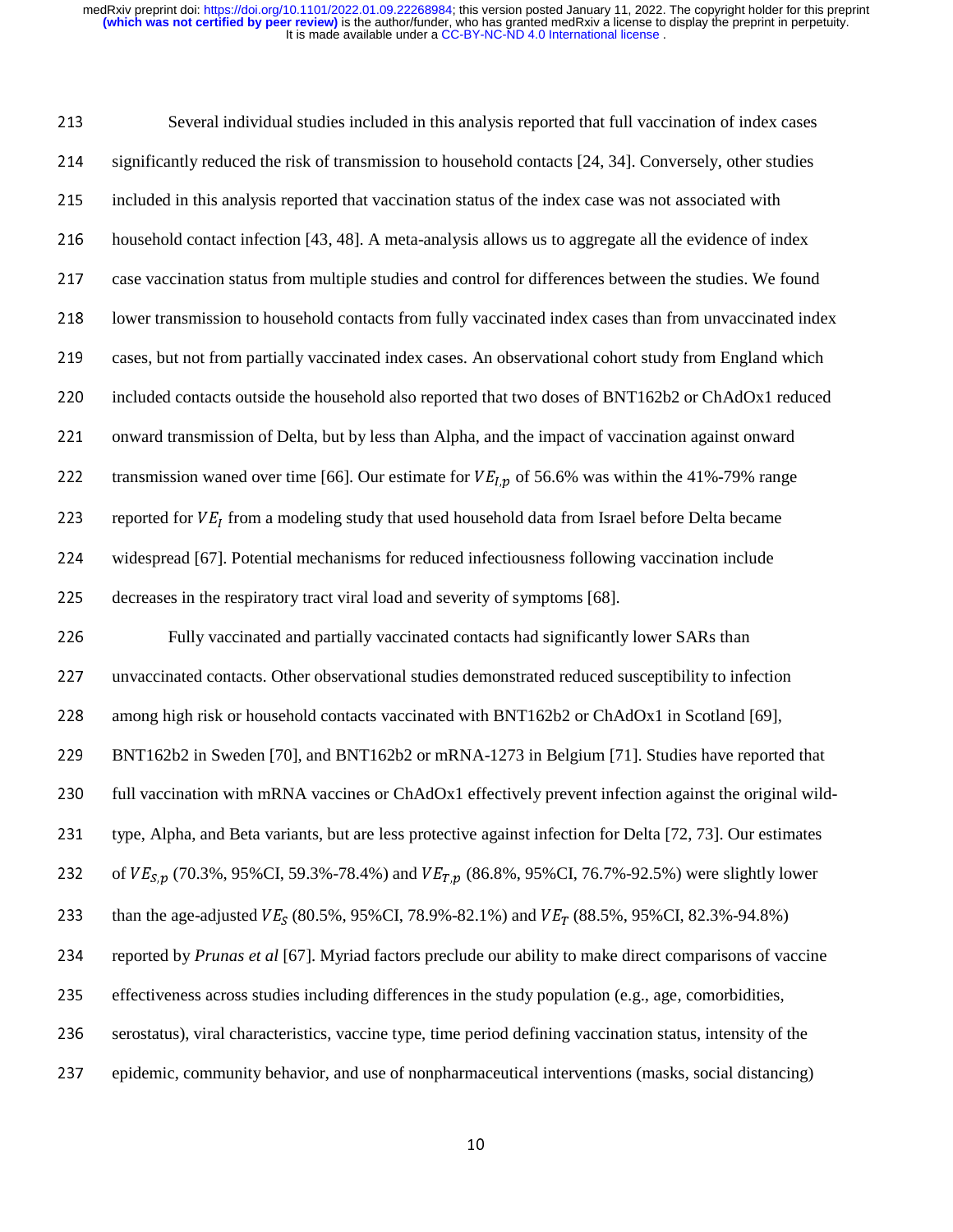<sup>238</sup>[74]. For example, in this analysis *Singanayagam et al*. [48] included households of any size with <sup>239</sup>contacts ≥5 years, whereas *Gazit et al.* [26] restricted to households with only one contact other than the 240 index case. Moreover, *Ng et al.* in Singapore reported that all identified close contacts were placed under 241 a legally-binding quarantine for 14 days during which they were not allowed to leave their homes [43], 242 whereas contacts in other studies may have had a higher risk of infection outside the household. 243 With the addition of 49 studies since our last review [1], we observed higher SARs in 2021 than 244 earlier in the pandemic. This pattern may be attributed in part to the emergence of more contagious 245 variants. SAR estimates for Alpha (38.0%) and Delta (30.8%) variants were both higher than the overall 246 SAR previously reported (18.9%) for study periods earlier in the pandemic when the wild-type variant 247 was prevalent [1]. Public Health England (PHE), which tracks SARs for variants of concern and variants 248 of interest regardless of vaccination status for index cases and household contacts, found SARs similar for 249 Alpha (10.2%, 95%CI, 10.1%-10.3%) and Delta (10.4%, 95%CI, 10.4%-10.5%) variants [75]. They note, 250 however, that direct comparisons between variants are not valid as vaccination levels and social 251 restrictions in England have varied over this period. Similarly, SARs for Delta and Alpha were not 252 significantly different in this study even when restricting to unvaccinated contacts only, which may be 253 partially attributed to an increase in population immunity consequent to infection. A prospective cohort 254 study [22] and case-control study [76] in England demonstrated increased household transmission for 255 Delta compared to Alpha. Increased transmissibility may be attributed to higher viral loads, shorter 256 incubation periods, and mutations in the spike glycoprotein of the virus, which may confer immune 257 escape potential [77]. Delta infections produced more viral RNA copies per mL than Alpha infections <sup>258</sup>[78], its *in vitro* replication rate is higher than Alpha [79], and its spike protein binds more efficiently to 259 the host cell entry receptor ACE2 protein [80]. 260 There was large heterogeneity in SARs over time which may be attributed to variations in study 261 methods, environmental factors, and contact patterns. Comparisons of SARs by vaccination status

- 262 between studies were also hindered by differences between studies and there were few studies
- 263 disaggregating SARs by both vaccination status of the index cases and contacts. The studies included in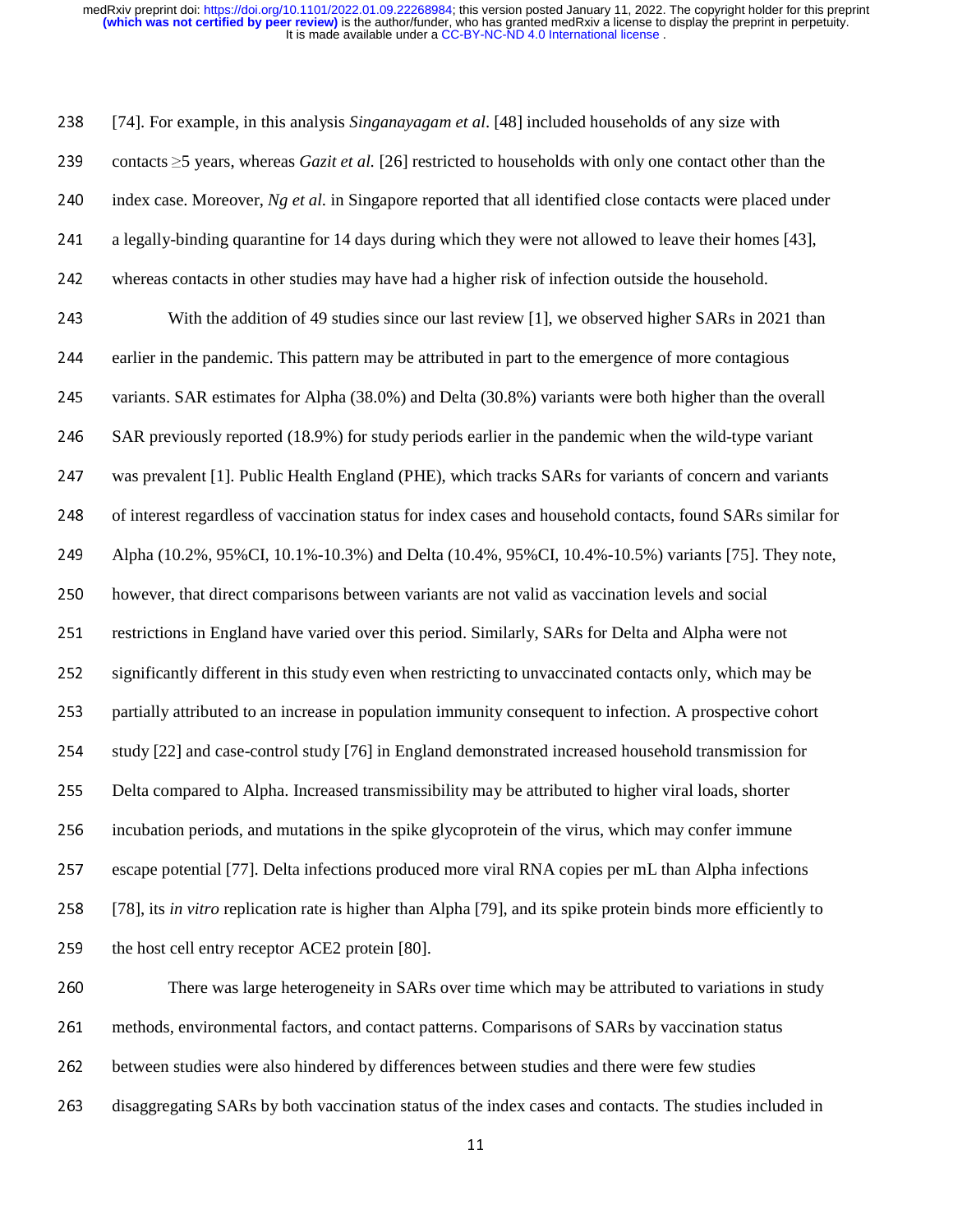264 this review are from contact tracing investigations which are more likely to identify symptomatic index 265 cases than asymptomatic individuals, which could inflate the crude SAR. This may also underestimate the 266 reduction in transmission from vaccination for people infected with Delta [81]. Our analyses by vaccine 267 type and Beta variant were limited to three studies. There was insufficient data to determine vaccine 268 effectiveness for specific subgroups (e.g., by age group) and whether that varied by variant. 269 Household contacts exposed to Delta or Alpha variants are at increased risk of infection 270 compared to the original wild-type variant from Wuhan. Vaccination was demonstrated to reduce 271 susceptibility to infection and infectiousness. The household remains an important venue of transmission 272 for SARS-CoV-2. Other public health measures such as hygiene, increased testing, isolation, and 273 improved ventilation may help limit its spread. Preliminary analyses from PHE demonstrate increased 274 odds of household transmission from Omicron index cases than from Delta index cases, adjusting for 275 index case vaccination status and other factors [82]. A study from Denmark reported higher transmission 276 rates for Omicron than Delta for fully vaccinated individuals but not unvaccinated individuals [61]. The 277 transmissibility and virulence of Omicron is only now being elucidated and other variants are likely to 278 emerge.

<sup>280</sup>**Acknowledgments:** This work was supported by the National Institutes of Health [R01-AI139761 to 281 ZJM, YY, IML, MEH, NED].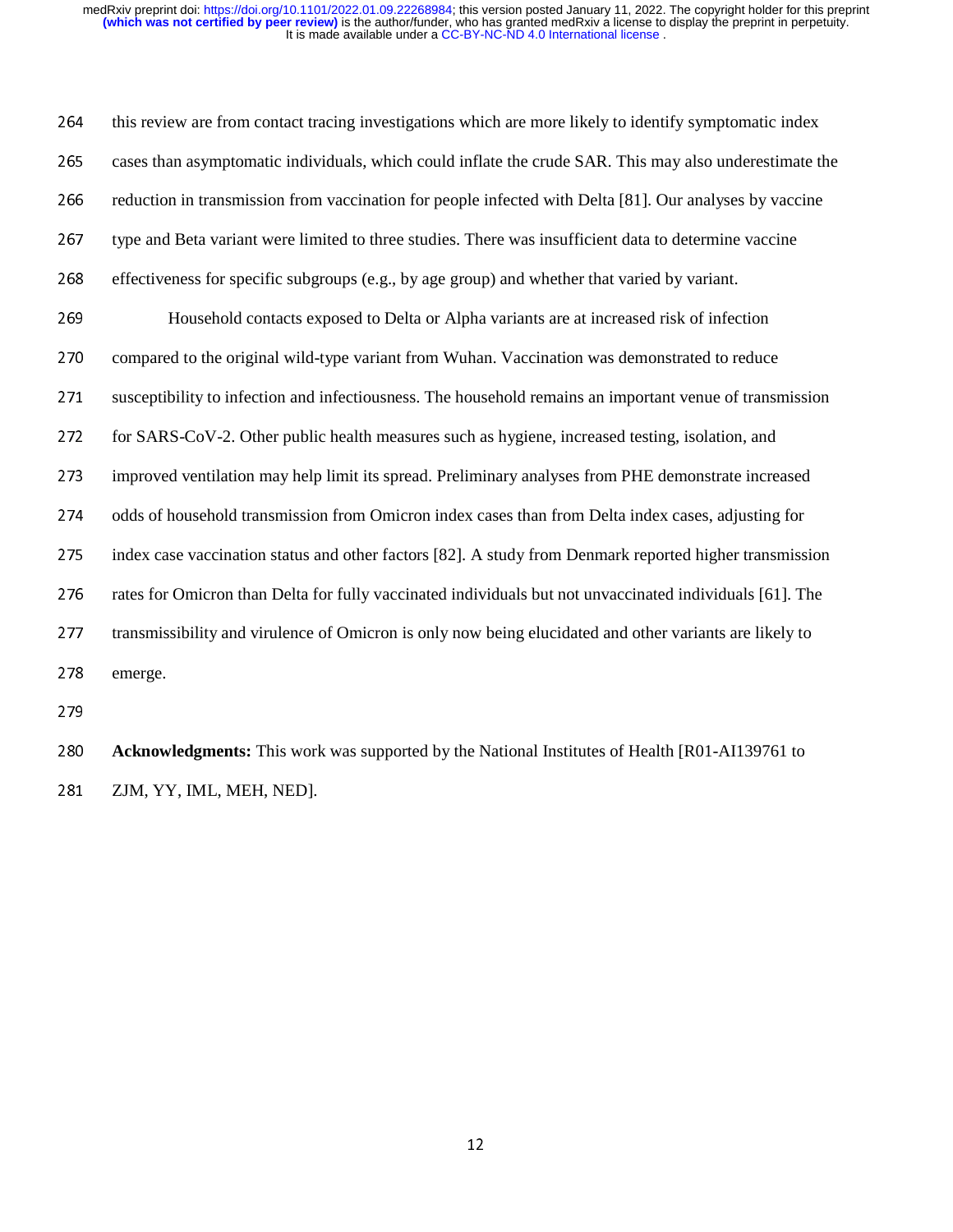## <sup>282</sup>**References**

| 283 | 1.  | Madewell ZJ, Yang Y, Longini IM, Jr., Halloran ME, Dean NE. Factors Associated With                |
|-----|-----|----------------------------------------------------------------------------------------------------|
| 284 |     | Household Transmission of SARS-CoV-2: An Updated Systematic Review and Meta-analysis.              |
| 285 |     | JAMA Netw Open 2021; 4(8): e2122240.                                                               |
| 286 | 2.  | Centers for Disease Control and Prevention. Global Variants Report. Available at:                  |
| 287 |     | https://covid.cdc.gov/covid-data-tracker/#global-variant-report-map.                               |
| 288 | 3.  | Willett BJ, Grove J, MacLean O, et al. The hyper-transmissible SARS-CoV-2 Omicron variant          |
| 289 |     | exhibits significant antigenic change, vaccine escape and a switch in cell entry mechanism.        |
| 290 |     | medRxiv 2022.                                                                                      |
| 291 | 4.  | Shapiro J, Dean NE, Madewell ZJ, Yang Y, Halloran ME, Longini I. Efficacy Estimates for            |
| 292 |     | Various COVID-19 Vaccines: What we Know from the Literature and Reports. medRxiv 2021:             |
| 293 |     | 2021.05.20.21257461.                                                                               |
| 294 | 5.  | Moustsen-Helms IR, Emborg H-D, Nielsen J, et al. Vaccine effectiveness after 1st and 2nd dose      |
| 295 |     | of the BNT162b2 mRNA Covid-19 Vaccine in long-term care facility residents and healthcare          |
|     |     |                                                                                                    |
| 296 |     | workers - a Danish cohort study. medRxiv 2021: 2021.03.08.21252200.                                |
| 297 | 6.  | Haas EJ, Angulo FJ, McLaughlin JM, et al. Impact and effectiveness of mRNA BNT162b2                |
| 298 |     | vaccine against SARS-CoV-2 infections and COVID-19 cases, hospitalisations, and deaths             |
| 299 |     | following a nationwide vaccination campaign in Israel: an observational study using national       |
| 300 |     | surveillance data. Lancet 2021; 397(10287): 1819-29.                                               |
| 301 | 7.  | Lopez Bernal J, Andrews N, Gower C, et al. Effectiveness of Covid-19 vaccines against the B.       |
| 302 |     | 1.617. 2 (Delta) variant. N Engl J Med 2021: 585-94.                                               |
| 303 | 8.  | Halloran ME, Longini IM, Struchiner CJ, Longini IM. Design and analysis of vaccine studies:        |
| 304 |     | Springer, 2010.                                                                                    |
| 305 | 9.  | Datta S, Halloran ME, Longini IM, Jr. Efficiency of estimating vaccine efficacy for susceptibility |
| 306 |     | and infectiousness: randomization by individual versus household. Biometrics 1999; 55(3): 792-     |
| 307 |     | 8.                                                                                                 |
| 308 | 10. | Préziosi MP, Halloran ME. Effects of pertussis vaccination on transmission: vaccine efficacy for   |
| 309 |     | infectiousness. Vaccine 2003; 21(17-18): 1853-61.                                                  |
| 310 | 11. | Madewell ZJ, Yang Y, Longini IM, Jr., Halloran ME, Dean NE. Household Transmission of              |
| 311 |     | SARS-CoV-2: A Systematic Review and Meta-analysis. JAMA Netw Open 2020; 3(12):                     |
| 312 |     | e2031756.                                                                                          |
| 313 | 12. | Fung HF, Martinez L, Alarid-Escudero F, et al. The household secondary attack rate of severe       |
| 314 |     | acute respiratory syndrome coronavirus 2 (SARS-CoV-2): a rapid review. Clinical Infectious         |
| 315 |     | Diseases 2021; 73(Supplement_2): S138-S45.                                                         |
| 316 | 13. | Begg CB, Mazumdar M. Operating characteristics of a rank correlation test for publication bias.    |
| 317 |     | Biometrics 1994: 1088-101.                                                                         |
| 318 | 14. | Viechtbauer W. Conducting meta-analyses in R with the metafor package. Journal of statistical      |
| 319 |     | software 2010; 36(3): 1-48.                                                                        |
| 320 | 15. | R Core Team. R: A language and environment for statistical computing. Available at:                |
| 321 |     | http://r.meteo.uni.wroc.pl/web/packages/dplR/vignettes/intro-dplR.pdf.                             |
| 322 | 16. | Afonso ET, Marques SM, Costa LD, et al. Secondary household transmission of SARS COV C2            |
| 323 |     | among children and adolescents: Clinical and epidemiological aspects. Pediatric Pulmonology        |
| 324 |     | 2021.                                                                                              |
| 325 | 17. | Bistaraki A, Roussos S, Tsiodras S, Sypsa V. Age-dependent effects on infectivity and              |
| 326 |     | susceptibility to SARS-CoV-2 infection: results from nationwide contact tracing data in Greece.    |
| 327 |     | Infectious Diseases 2021: 1-10.                                                                    |
| 328 | 18. | Burke RM, Calderwood L, Killerby ME, et al. Patterns of Virus Exposure and Presumed                |
| 329 |     | Household Transmission among Persons with Coronavirus Disease, United States, January-April        |
| 330 |     | 2020. Emerging Infectious Diseases 2021; 27(9): 2323.                                              |
|     |     |                                                                                                    |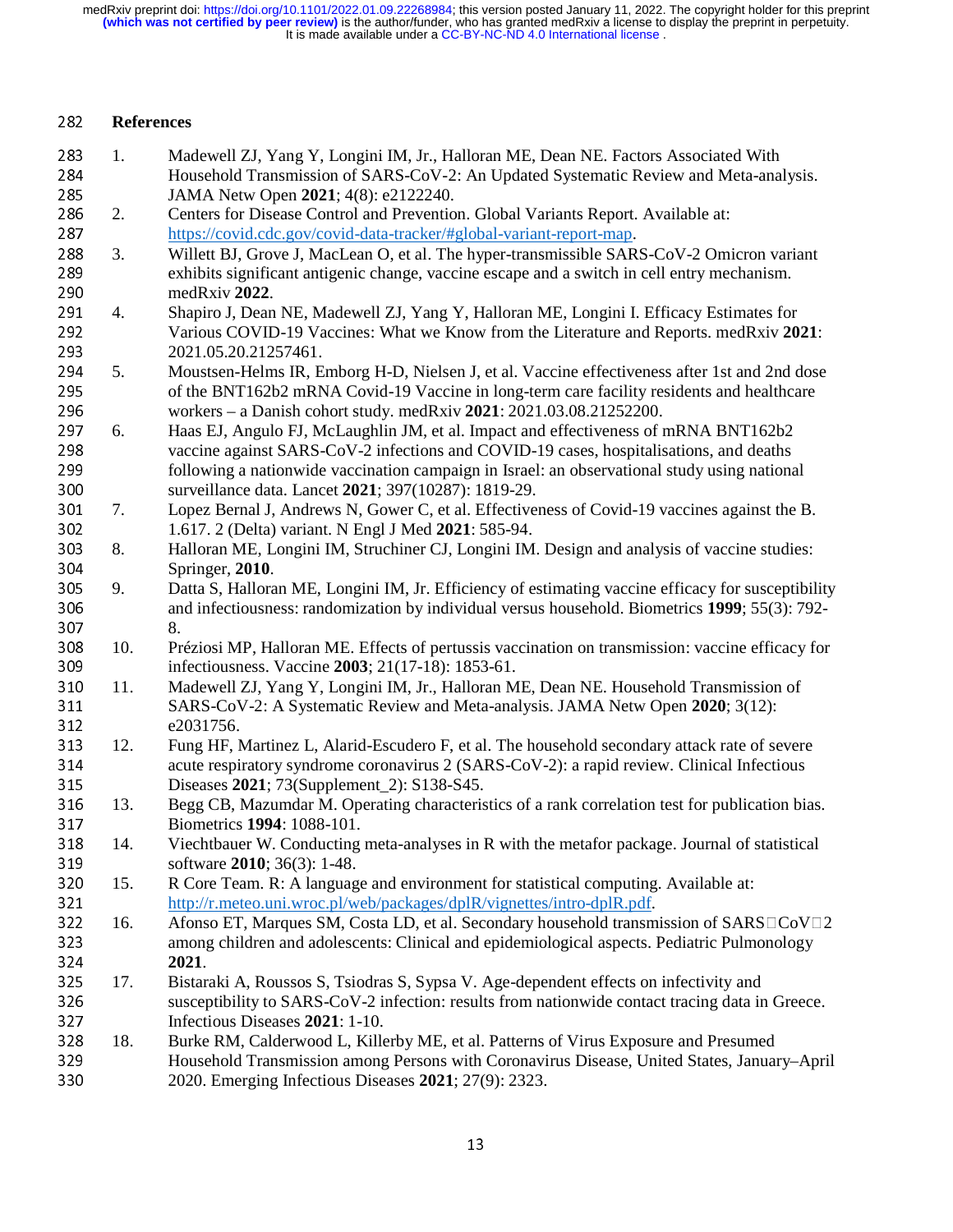| 331 | 19. | Calvani M, Cantiello G, Cavani M, et al. Reasons for SARS-CoV-2 infection in children and their    |
|-----|-----|----------------------------------------------------------------------------------------------------|
| 332 |     | role in the transmission of infection according to age: a case-control study. Ital J Pediatr 2021; |
| 333 |     | 47(1): 193.                                                                                        |
| 334 | 20. | Cheng VC-C, Siu GK-H, Wong S-C, et al. Complementation of contact tracing by mass testing          |
| 335 |     | for successful containment of beta COVID-19 variant (SARS-CoV-2 VOC B. 1.351) epidemic in          |
| 336 |     | Hong Kong. The Lancet Regional Health-Western Pacific 2021; 17: 100281.                            |
| 337 | 21. | Chu VT, Yousaf AR, Chang K, et al. Household transmission of SARS-CoV-2 from children and          |
| 338 |     | adolescents. New England Journal of Medicine 2021; 385(10): 954-6.                                 |
| 339 | 22. | Clifford S, Waight P, Hackman J, et al. Effectiveness of BNT162b2 and ChAdOx1 against              |
| 340 |     | SARS-CoV-2 household transmission: a prospective cohort study in England. medRxiv 2021:            |
| 341 |     | 2021.11.24.21266401.                                                                               |
| 342 | 23. | Cohen C, Kleynhans J, von Gottberg A, et al. SARS-CoV-2 incidence, transmission and                |
| 343 |     | reinfection in a rural and an urban setting: results of the PHIRST-C cohort study, South Africa,   |
| 344 |     | 2020-2021. medRxiv 2021: 2021.07.20.21260855.                                                      |
| 345 | 24. | de Gier B, Andeweg S, Joosten R, et al. Vaccine effectiveness against SARS-CoV-2 transmission      |
| 346 |     | and infections among household and other close contacts of confirmed cases, the Netherlands,       |
| 347 |     | February to May 2021. Eurosurveillance 2021; 26(31): 2100640.                                      |
| 348 | 25. | Dougherty K, Mannell M, Naqvi O, Matson D, Stone J. SARS-CoV-2 B. 1.617. 2 (Delta) variant         |
| 349 |     | COVID-19 outbreak associated with a gymnastics facility---Oklahoma, April--May 2021.               |
| 350 |     | Morbidity and Mortality Weekly Report 2021; 70(28): 1004.                                          |
| 351 | 26. | Gazit S, Mizrahi B, Kalkstein N, et al. BNT162b2 mRNA Vaccine Effectiveness Given                  |
| 352 |     | Confirmed Exposure: Analysis of Household Members of COVID-19 Patients. Clinical Infectious        |
| 353 |     | Diseases 2021.                                                                                     |
| 354 | 27. | Ge Y, Martinez L, Sun S, et al. COVID-19 transmission dynamics among close contacts of index       |
| 355 |     | patients with COVID-19: a population-based cohort study in Zhejiang province, China. JAMA          |
| 356 |     | Internal Medicine 2021; 181(10): 1343-50.                                                          |
| 357 | 28. | Gorgels K, Alphen L, Hackert BvdVV, et al. Increased Transmissibility of SARS-CoV-2 Alpha          |
| 358 |     | Variant (B.1.1.7) in Children: Three Large Primary School Outbreaks Revealed by Whole              |
| 359 |     | Genome Sequencing in the Netherlands. Research Square 2021.                                        |
| 360 | 29. | Hwang H, Lim J-S, Song S-A, et al. Transmission dynamics of the Delta variant of SARS-CoV-2        |
| 361 |     | infections in South Korea. The Journal of Infectious Diseases 2021.                                |
| 362 | 30. | Jagdale GR, Parande MA, Borle P, et al. Secondary Attack Rate among the Contacts of COVID-         |
| 363 |     | 19 Patients at the Beginning of the Pandemic in Pune City of Western Maharashtra, India. Journal   |
| 364 |     | of Communicable Diseases (E-ISSN: 2581-351X & P-ISSN: 0019-5138) 2021; 53(3): 51-9.                |
| 365 | 31. | Julin CH, Robertson AH, Hungnes O, et al. Household Transmission of SARS-CoV-2: A                  |
| 366 |     | Prospective Longitudinal Study Showing Higher Viral Load and Increased Transmissibility of the     |
| 367 |     | Alpha Variant Compared to Previous Strains. Microorganisms 2021; 9(11): 2371.                      |
| 368 | 32. | Kang M, Xin H, Yuan J, et al. Transmission dynamics and epidemiological characteristics of         |
| 369 |     | Delta variant infections in China. Medrxiv 2021.                                                   |
| 370 | 33. | Karumanagoundar K, Raju M, Ponnaiah M, et al. Secondary attack rate of COVID-19 among              |
| 371 |     | contacts and risk factors, Tamil Nadu, March-May 2020: a retrospective cohort study. BMJ open      |
| 372 |     | <b>2021</b> ; 11(11): $e051491$ .                                                                  |
| 373 | 34. | Layan M, Gilboa M, Gonen T, et al. Impact of BNT162b2 vaccination and isolation on SARS-           |
| 374 |     | CoV-2 transmission in Israeli households: an observational study. MedRxiv 2021.                    |
| 375 | 35. | Li Y, Liu J, Yang Z, et al. Transmission of Severe Acute Respiratory Syndrome Coronavirus 2 to     |
| 376 |     | Close Contacts, China, January–February 2020. Emerging Infectious Diseases 2021; 27(9): 2288.      |
| 377 | 36. | Liu PY, Gragnani CM, Timmerman J, et al. Pediatric Household Transmission of Severe Acute          |
| 378 |     | Respiratory Coronavirus-2 Infection—Los Angeles County, December 2020 to February 2021.            |
| 379 |     | The Pediatric Infectious Disease Journal 2021; 40(10): e379.                                       |
| 380 | 37. | Martinez DA, Klein EY, Parent C, et al. Latino Household Transmission of Severe Acute              |
| 381 |     | Respiratory Syndrome Coronavirus 2. Clinical Infectious Diseases 2021.                             |
|     |     |                                                                                                    |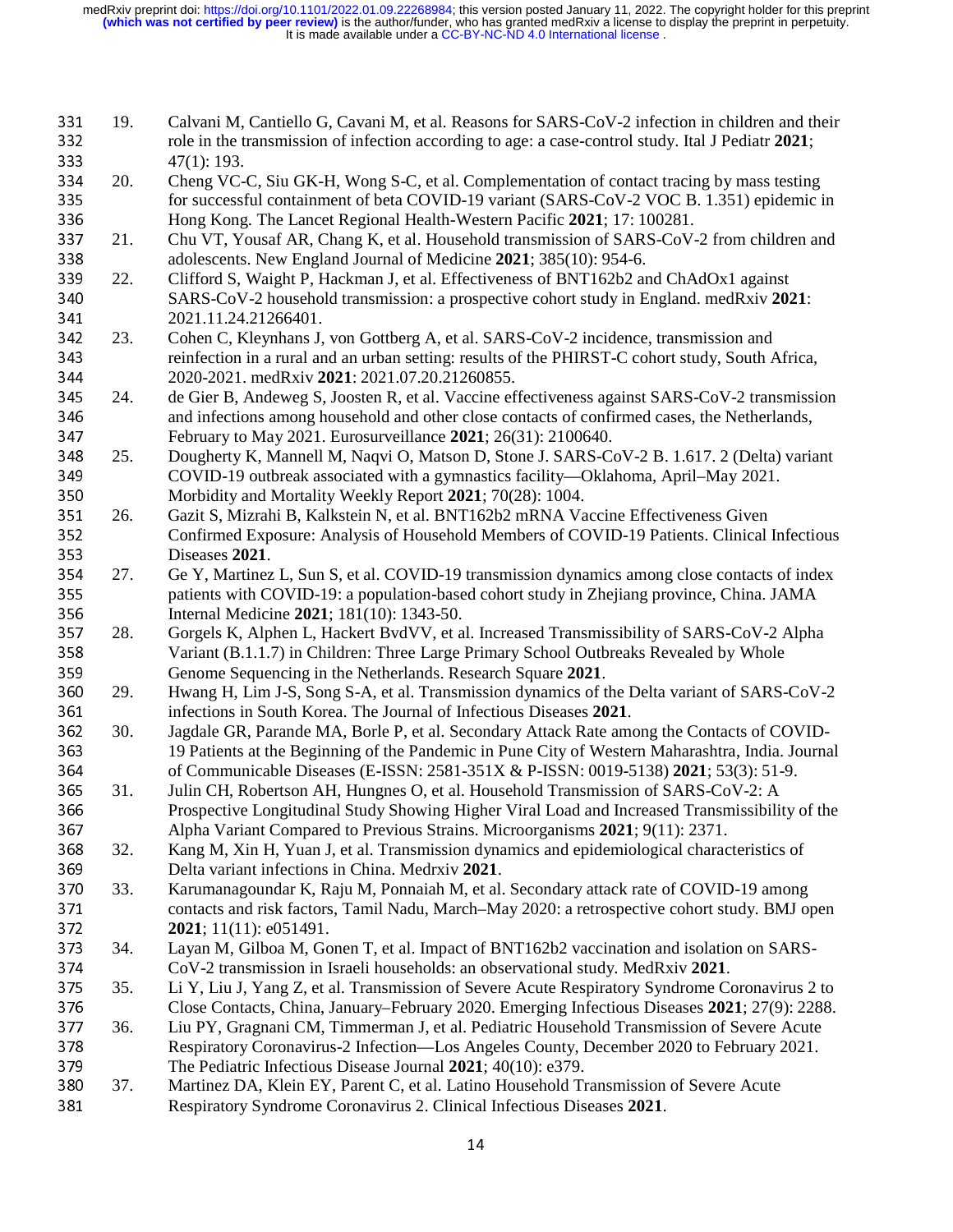| 382<br>383<br>384        | 38. | Martínez-Baz I, Trobajo-Sanmartín C, Miqueleiz A, et al. Product-specific COVID-19 vaccine<br>effectiveness against secondary infection in close contacts, Navarre, Spain, April to August 2021.<br>Eurosurveillance 2021; 26(39): 2100894.                                         |
|--------------------------|-----|-------------------------------------------------------------------------------------------------------------------------------------------------------------------------------------------------------------------------------------------------------------------------------------|
| 385<br>386<br>387<br>388 | 39. | Meyer ED, Sandfort M, Bender J, et al. Two doses of the mRNA BNT162b2 vaccine reduce<br>severe outcomes, viral load and secondary attack rate: evidence from a SARS-CoV-2 Alpha<br>outbreak in a nursing home in Germany, January-March 2021. medRxiv 2021:<br>2021.09.13.21262519. |
| 389<br>390               | 40. | Miller E, Waight PA, Andrews NJ, et al. Transmission of SARS-CoV-2 in the household setting:<br>A prospective cohort study in children and adults in England. Journal of Infection 2021; 83(4):                                                                                     |
| 391                      |     | 483-9.                                                                                                                                                                                                                                                                              |
| 392                      | 41. | Ministry of Health NZ. COVID-19 Variants Update. Available at:                                                                                                                                                                                                                      |
| 393                      |     | https://www.health.govt.nz/system/files/documents/pages/22-november-2021-variants-update-                                                                                                                                                                                           |
| 394                      |     | summary.pdf.                                                                                                                                                                                                                                                                        |
| 395<br>396<br>397        | 42. | Musa S, Kissling E, Valenciano M, et al. Household transmission of SARS-CoV-2: a prospective<br>observational study in Bosnia and Herzegovina, August–December 2020. International Journal of<br>Infectious Diseases 2021; 112: 352-61.                                             |
| 398                      | 43. | Ng OT, Koh V, Chiew CJ, et al. Impact of Delta Variant and Vaccination on SARS-CoV-2                                                                                                                                                                                                |
| 399                      |     | Secondary Attack Rate Among Household Close Contacts. The Lancet Regional Health-Western                                                                                                                                                                                            |
| 400                      |     | Pacific 2021; 17: 100299.                                                                                                                                                                                                                                                           |
| 401                      | 44. | Ng DCE, Tan KK, Chin L, et al. Risk factors associated with household transmission of                                                                                                                                                                                               |
| 402                      |     | SARS□CoV□2 in Negeri Sembilan, Malaysia. Journal of paediatrics and child health 2021.                                                                                                                                                                                              |
| 403                      | 45. | Ogata T, Irie F, Ogawa E, et al. Secondary Attack Rate among Non-Spousal Household Contacts                                                                                                                                                                                         |
| 404                      |     | of Coronavirus Disease 2019 in Tsuchiura, Japan, August 2020–February 2021. International                                                                                                                                                                                           |
| 405                      |     | Journal of Environmental Research and Public Health 2021; 18(17): 8921.                                                                                                                                                                                                             |
| 406                      | 46. | Rajmohan P, Jose P, Thodi JBA, et al. Dynamics of transmission of COVID-19 cases and                                                                                                                                                                                                |
| 407                      |     | household contacts: A prospective cohort study. Journal of Acute Disease 2021; 10(4): 162.                                                                                                                                                                                          |
| 408                      | 47. | Ratovoson R, Razafimahatratra R, Randriamanantsoa L, et al. Household transmission of                                                                                                                                                                                               |
| 409                      |     | COVID-19 among the earliest cases in Antananarivo, Madagascar. Influenza Other Respir                                                                                                                                                                                               |
| 410                      |     | Viruses 2021.                                                                                                                                                                                                                                                                       |
| 411                      | 48. | Singanayagam A, Hakki S, Dunning J, et al. Community transmission and viral load kinetics of                                                                                                                                                                                        |
| 412                      |     | the SARS-CoV-2 delta (B. 1.617. 2) variant in vaccinated and unvaccinated individuals in the                                                                                                                                                                                        |
| 413                      |     | UK: a prospective, longitudinal, cohort study. The Lancet Infectious Diseases 2021.                                                                                                                                                                                                 |
| 414                      | 49. | Soriano-Arandes A, Gatell A, Serrano P, et al. Household Severe Acute Respiratory Syndrome                                                                                                                                                                                          |
| 415                      |     | Coronavirus 2 Transmission and Children: A Network Prospective Study. Clin Infect Dis 2021;                                                                                                                                                                                         |
| 416                      |     | 73(6): e1261-e9.                                                                                                                                                                                                                                                                    |
| 417                      | 50. | Tanaka H, Hirayama A, Nagai H, et al. Increased transmissibility of the SARS-CoV-2 alpha                                                                                                                                                                                            |
| 418                      |     | variant in a japanese population. International Journal of Environmental Research and Public                                                                                                                                                                                        |
| 419                      |     | Health 2021; 18(15): 7752.                                                                                                                                                                                                                                                          |
| 420                      | 51. | ur Rehman S, Qaisrani M, Abbasi S, et al. COVID-19 outbreak in Islamabad resulting from a                                                                                                                                                                                           |
| 421                      |     | travel-associated primary case: A case series. Global Biosecurity 2021; 3(1).                                                                                                                                                                                                       |
| 422                      | 52. | Watanapokasin N, Siripongboonsitti T, Ungtrakul T, et al. Transmissibility of SARS-CoV-2                                                                                                                                                                                            |
| 423<br>424               |     | variants as a secondary attack in Thai households: a retrospective study. IJID Regions 2021; 1:1-<br>2.                                                                                                                                                                             |
| 425                      | 53. | Cerami C, Popkin-Hall ZR, Rapp T, et al. Household transmission of SARS-CoV-2 in the United                                                                                                                                                                                         |
| 426                      |     | States: living density, viral load, and disproportionate impact on communities of color. Clin Infect                                                                                                                                                                                |
| 427                      |     | Dis 2021.                                                                                                                                                                                                                                                                           |
| 428                      | 54. | Harris RJ, Hall JA, Zaidi A, Andrews NJ, Dunbar JK, Dabrera G. Effect of Vaccination on                                                                                                                                                                                             |
| 429                      |     | Household Transmission of SARS-CoV-2 in England. New England Journal of Medicine 2021.                                                                                                                                                                                              |
| 430                      | 55. | Lyngse FP, Mølbak K, Skov RL, et al. Increased transmissibility of SARS-CoV-2 lineage B.1.1.7                                                                                                                                                                                       |
| 431                      |     | by age and viral load. Nature Communications $2021$ ; 12(1): 7251.                                                                                                                                                                                                                  |
|                          |     |                                                                                                                                                                                                                                                                                     |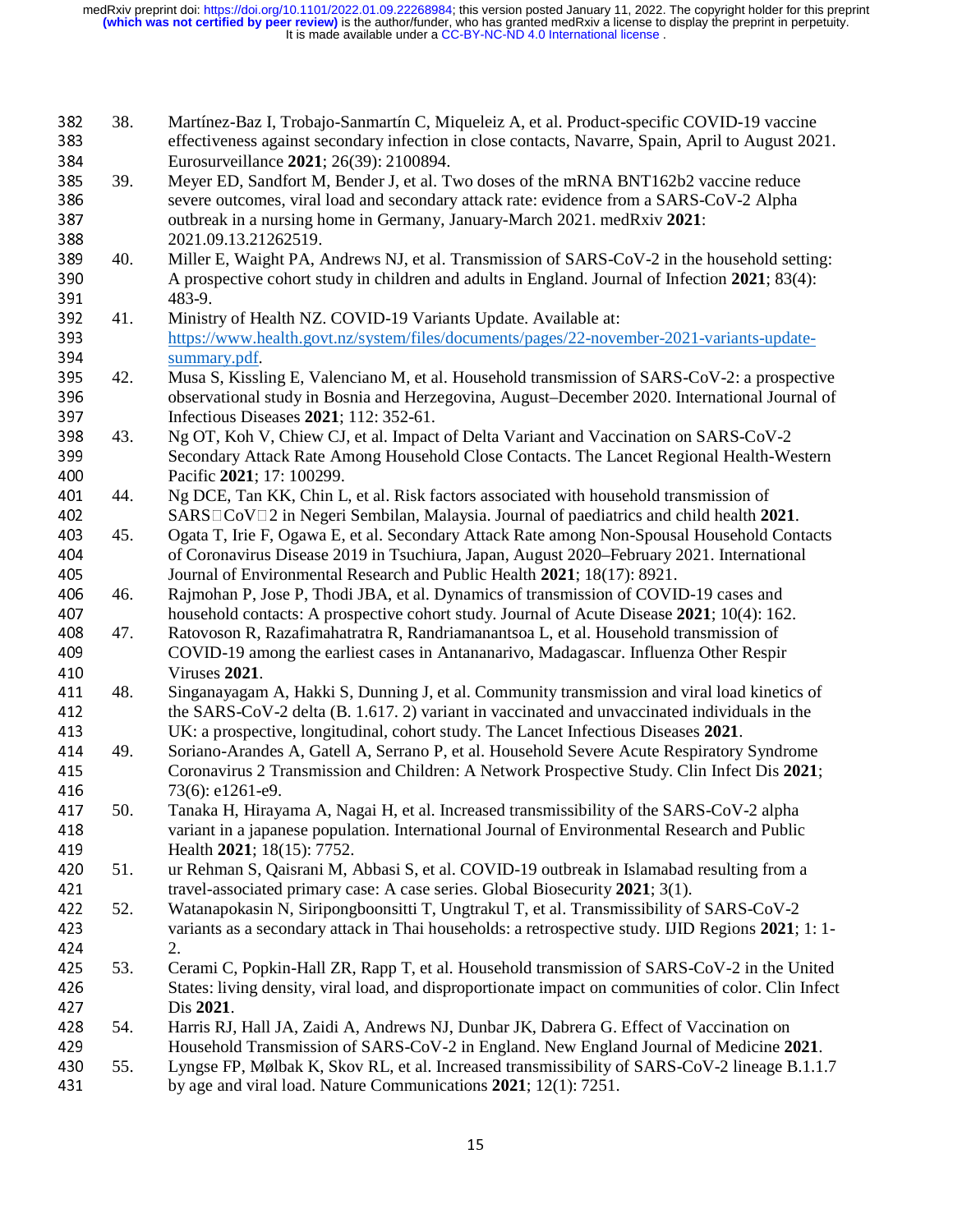| 432<br>433<br>434 | 56. | Sachdev DD, Chew Ng R, Sankaran M, et al. Contact tracing outcomes among household<br>contacts of fully vaccinated COVID-19 patients - San Francisco, California, January 29-July 2,<br>2021. Clin Infect Dis 2021.                                                   |
|-------------------|-----|-----------------------------------------------------------------------------------------------------------------------------------------------------------------------------------------------------------------------------------------------------------------------|
| 435<br>436        | 57. | Dub T, Nohynek H, Hagberg L, et al. High secondary attack rate and persistence of SARS-CoV-2<br>antibodies in household transmission study participants, Finland 2020. 2021.                                                                                          |
| 437<br>438<br>439 | 58. | Montecucco A, Dini G, Rahmani A, et al. Investigating SARS-CoV-2 transmission among co-<br>workers in a University of Northern Italy during COVID-19 pandemic: an observational study. La<br>Medicina del Lavoro   Work, Environment and Health 2021; 112(6): 429-35. |
| 440<br>441<br>442 | 59. | Remón-Berrade M, Guillen-Aguinaga S, Sarrate-Adot I, et al. Risk of Secondary Household<br>Transmission of COVID-19 from Health Care Workers in a Hospital in Spain. Epidemiologia<br>$2022$ ; $3(1)$ : 1-10.                                                         |
| 443               | 60. | Loss J, Wurm J, Varnaccia G, et al. Transmission of SARS-CoV-2 among children and staff in                                                                                                                                                                            |
| 444               |     | German daycare centers: results from the COALA study. medRxiv 2021: 2021.12.21.21268157.                                                                                                                                                                              |
| 445<br>446        | 61. | Lyngse FP, Mortensen LH, Denwood MJ, et al. SARS-CoV-2 Omicron VOC Transmission in<br>Danish Households. medRxiv 2021: 2021.12.27.21268278.                                                                                                                           |
| 447               | 62. | de Gier B, Andeweg S, Backer JA, et al. Vaccine effectiveness against SARS-CoV-2                                                                                                                                                                                      |
| 448               |     | transmission to household contacts during dominance of Delta variant (B.1.617.2), August-                                                                                                                                                                             |
| 449               |     | September 2021, the Netherlands. medRxiv 2021: 2021.10.14.21264959.                                                                                                                                                                                                   |
| 450               | 63. | Yi S, Kim JM, Choe YJ, et al. SARS-CoV-2 Delta Variant Breakthrough Infection and Onward                                                                                                                                                                              |
| 451               |     | Secondary Transmission in Household. J Korean Med Sci 2022; 37(1): 0.                                                                                                                                                                                                 |
| 452               | 64. | Tanaka ML, Marentes Ruiz CJ, Malhotra S, et al. SARS-CoV-2 Transmission Dynamics in                                                                                                                                                                                   |
| 453               |     | Households With Children, Los Angeles, California. Frontiers in Pediatrics 2022; 9(1520).                                                                                                                                                                             |
| 454               | 65. | Loenenbach A, Markus I, Lehfeld A-S, et al. SARS-CoV-2 variant B. 1.1.7 susceptibility and                                                                                                                                                                            |
| 455               |     | infectiousness of children and adults deduced from investigations of childcare centre outbreaks,                                                                                                                                                                      |
| 456               |     | Germany, 2021. Eurosurveillance 2021; 26(21): 2100433.                                                                                                                                                                                                                |
| 457               | 66. | Eyre DW, Taylor D, Purver M, et al. The impact of SARS-CoV-2 vaccination on Alpha &                                                                                                                                                                                   |
| 458               |     | Delta variant transmission. medRxiv 2021: 2021.09.28.21264260.                                                                                                                                                                                                        |
| 459               | 67. | Prunas O, Warren JL, Crawford FW, et al. Vaccination with BNT162b2 reduces transmission of                                                                                                                                                                            |
| 460               |     | SARS-CoV-2 to household contacts in Israel. medRxiv 2021: 2021.07.13.21260393.                                                                                                                                                                                        |
| 461               | 68. | Richterman A, Meyerowitz EA, Cevik M. Indirect Protection by Reducing Transmission: Ending                                                                                                                                                                            |
| 462               |     | the Pandemic with SARS-CoV-2 Vaccination. Open Forum Infectious Diseases 2021: ofab259.                                                                                                                                                                               |
| 463               | 69. | Shah AS, Gribben C, Bishop J, et al. Effect of vaccination on transmission of SARS-CoV-2. New                                                                                                                                                                         |
| 464               |     | England Journal of Medicine 2021; 385(18): 1718-20.                                                                                                                                                                                                                   |
| 465               | 70. | Björk J, Inghammar M, Moghaddassi M, Rasmussen M, Malmqvist U, Kahn F. High level of                                                                                                                                                                                  |
| 466<br>467        |     | protection against COVID-19 after two doses of BNT162b2 vaccine in the working age<br>population–first results from a cohort study in Southern Sweden. Infectious Diseases 2021: 1-6.                                                                                 |
| 468               | 71. | Braeye T, Cornelissen L, Catteau L, et al. Vaccine effectiveness against infection and onwards                                                                                                                                                                        |
| 469               |     | transmission of COVID-19: Analysis of Belgian contact tracing data, January-June 2021. Vaccine                                                                                                                                                                        |
| 470               |     | 2021; 39(39): 5456-60.                                                                                                                                                                                                                                                |
| 471               | 72. | Fiolet T, Kherabi Y, MacDonald C-J, Ghosn J, Peiffer-Smadja N. Comparing COVID-19                                                                                                                                                                                     |
| 472               |     | vaccines for their characteristics, efficacy and effectiveness against SARS-CoV-2 and variants of                                                                                                                                                                     |
| 473               |     | concern: A narrative review. Clinical Microbiology and Infection 2021.                                                                                                                                                                                                |
| 474               | 73. | Seppälä E, Veneti L, Starrfelt J, et al. Vaccine effectiveness against infection with the Delta (B.                                                                                                                                                                   |
| 475               |     | 1.617. 2) variant, Norway, April to August 2021. Eurosurveillance 2021; 26(35): 2100793.                                                                                                                                                                              |
| 476               | 74. | Madewell ZJ, Dean NE, Berlin JA, et al. Challenges of evaluating and modelling vaccination in                                                                                                                                                                         |
| 477               |     | emerging infectious diseases. Epidemics 2021; 37: 100506.                                                                                                                                                                                                             |
| 478               | 75. | Public Health England. SARS-CoV-2 variants of concern and variants under investigation in                                                                                                                                                                             |
| 479               |     | England: Technical briefing 23. Available at:                                                                                                                                                                                                                         |
| 480               |     | https://assets.publishing.service.gov.uk/government/uploads/system/uploads/attachment_data/file/                                                                                                                                                                      |
| 481               |     | 1018547/Technical_Briefing_23_21_09_16.pdf.                                                                                                                                                                                                                           |
|                   |     |                                                                                                                                                                                                                                                                       |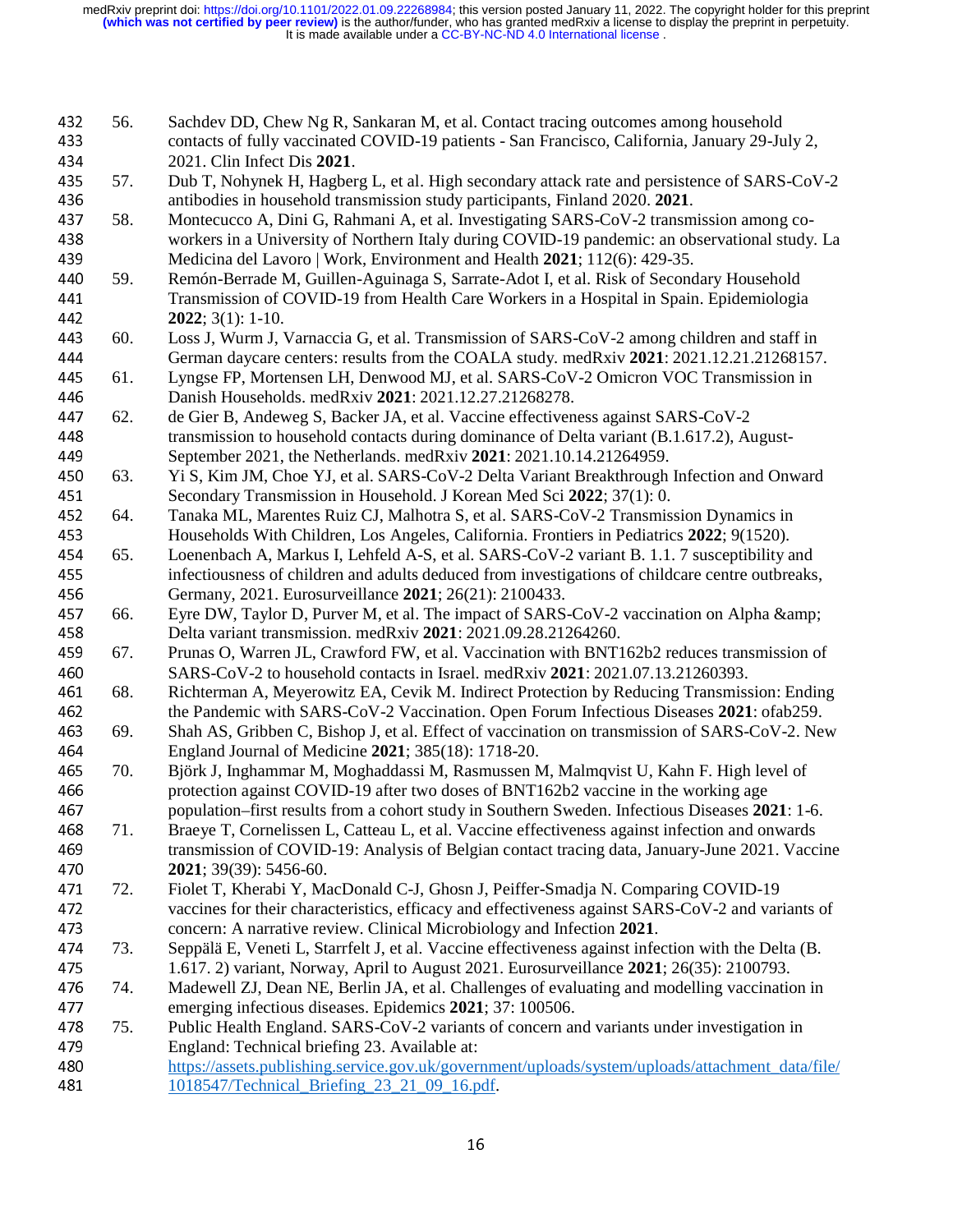- 482 76. Allen H, Vusirikala A, Flannagan J, et al. Household transmission of COVID-19 cases associated<br>483 with SARS-CoV-2 delta variant (B.1.617.2): national case-control study. Lancet Reg Health Eur 483 with SARS-CoV-2 delta variant (B.1.617.2): national case-control study. Lancet Reg Health Eur<br>484 2021: 100252. 484 **2021**: 100252.<br>485 77. Kumar V, Sing
- 485 77. Kumar V, Singh J, Hasnain SE, Sundar D. Possible link between higher transmissibility of alpha,<br>486 kappa and delta variants of SARS-CoV-2 and increased structural stability of its spike protein and 486 kappa and delta variants of SARS-CoV-2 and increased structural stability of its spike protein and<br>487 hACE2 affinity. International journal of molecular sciences 2021; 22(17): 9131.
- 187 hACE2 affinity. International journal of molecular sciences 2021; 22(17): 9131.<br>488 78. Earnest R, Uddin R, Matluk N, et al. Comparative transmissibility of SARS-CoV 488 78. Earnest R, Uddin R, Matluk N, et al. Comparative transmissibility of SARS-CoV-2 variants Delta<br>489 and Alpha in New England, USA. medRxiv 2021: 2021.10.06.21264641.
- and Alpha in New England, USA. medRxiv **2021**: 2021.10.06.21264641.<br>490 79. Mlcochova P, Kemp SA, Dhar MS, et al. SARS-CoV-2 B. 1.617. 2 Delta 490 79. Mlcochova P, Kemp SA, Dhar MS, et al. SARS-CoV-2 B. 1.617. 2 Delta variant replication and<br>491 mmune evasion. Nature 2021: 1-6. 491 immune evasion. Nature **2021**: 1-6.<br>492 80. Zhang J, Xiao T, Cai Y, et al. Memb
- 492 80. Zhang J, Xiao T, Cai Y, et al. Membrane fusion and immune evasion by the spike protein of SARS-CoV-2 Delta variant. Science 2021: eabl9463. 493 SARS-CoV-2 Delta variant. Science 2021: eabl9463.<br>494 81. Meyerowitz E, Richterman A. SARS-CoV-2 Transmis
- 494 81. Meyerowitz E, Richterman A. SARS-CoV-2 Transmission and Prevention in the Era of the Delta<br>495 Variant. Available at SSRN 3964247 2021. 495 Variant. Available at SSRN 3964247 2021.<br>496 82. Public Health England. SARS-CoV-2 varian
- 496 82. Public Health England. SARS-CoV-2 variants of concern and variants under investigation in<br>497 England: Technical briefing 31. England: Technical briefing 31.

498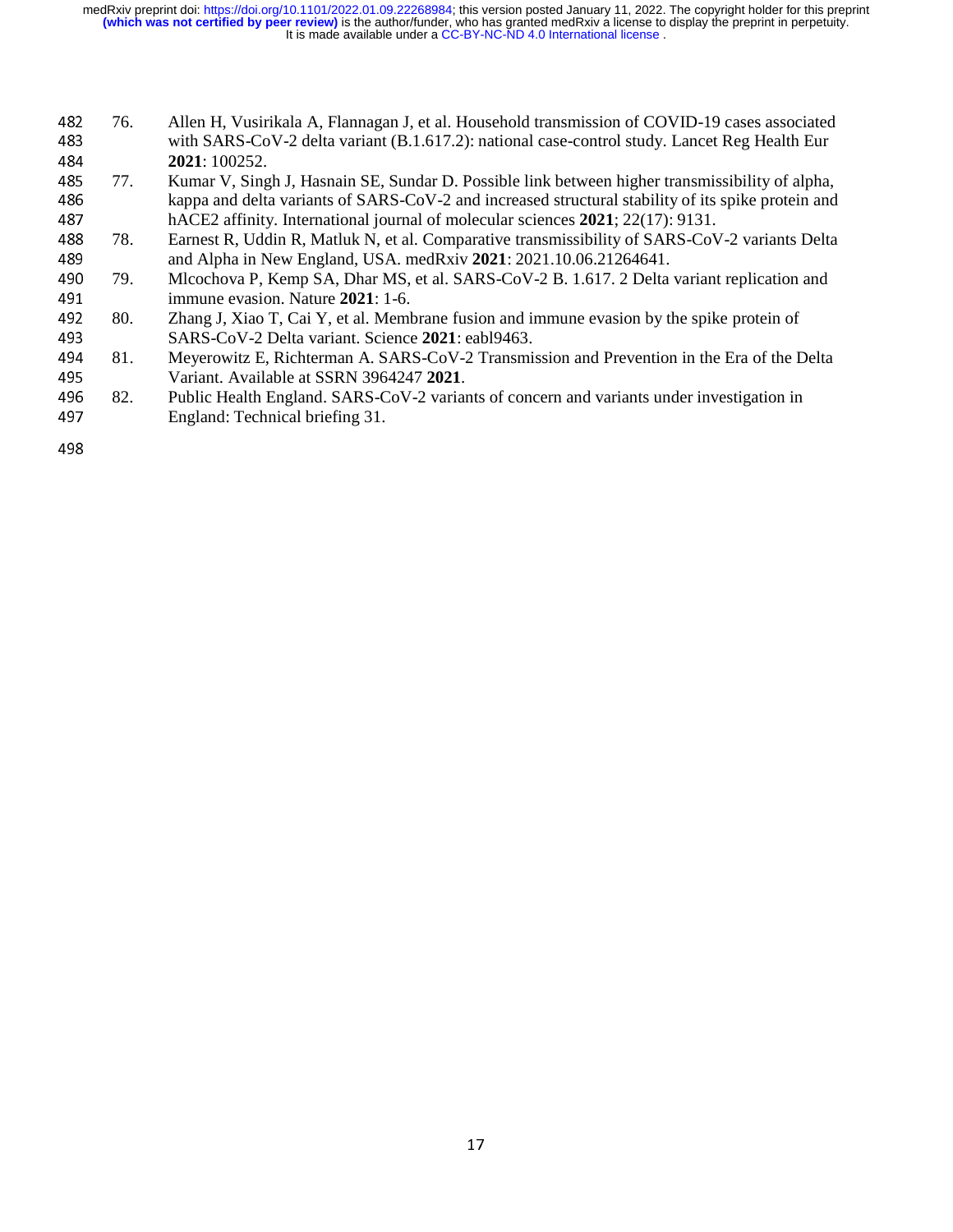# <sup>499</sup>**Figure Legends**

- 
- 501 <sup>501</sup>**Figure 1. Household secondary attack rates over time (by study midpoint), 126 studies**
- 502 (unvaccinated index cases, unvaccinated contacts). Restricted to laboratory-confirmed results only.<br>503 The blue line is a loess smoothing line and bands are 95% confidence intervals. Bicolored points
- 503 The blue line is a loess smoothing line and bands are 95% confidence intervals. Bicolored points represent studies with 2 predominant variants.
- represent studies with 2 predominant variants.
- <sup>505</sup>**Figure 2. Household secondary attack rates for Alpha (B.1.1.7), Delta (B.1.617.2), and Beta**
- <sup>506</sup>**(B.1.351) variants.**
- **Figure 3. Household secondary attack rates by index case vaccination status.** All contacts are included regardless of vaccination status. \*For Harris *et al.*, most of the vaccinated index cases (9)
- 508 included regardless of vaccination status. \*For Harris *et al.*, most of the vaccinated index cases (93%) had received only the first dose of vaccine and secondary attack rates were not disaggregated by dose.
- <sup>509</sup>received only the first dose of vaccine and secondary attack rates were not disaggregated by dose.
- 510 **Figure 4. Household secondary attack rates by contact vaccination status.** All index cases are included regardless of vaccination status.
- <sup>511</sup>included regardless of vaccination status.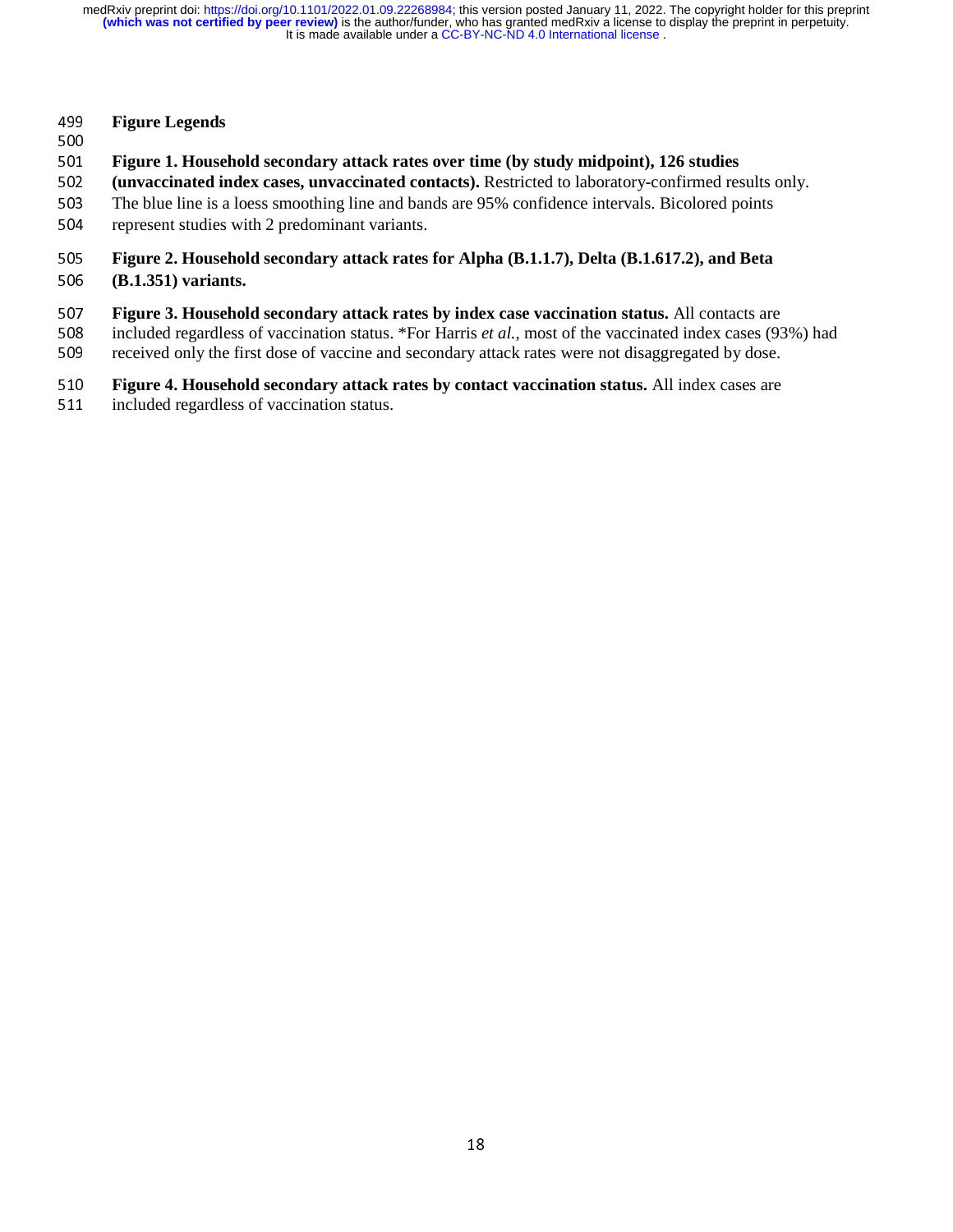| Table 1. Estimated vaccine effectiveness (95%CI) estimates from       |                                            |                            |  |  |  |
|-----------------------------------------------------------------------|--------------------------------------------|----------------------------|--|--|--|
| household secondary attack rates.                                     |                                            |                            |  |  |  |
| Vaccine                                                               |                                            |                            |  |  |  |
| effectiveness                                                         | <b>Full Vaccination</b>                    | <b>Partial Vaccination</b> |  |  |  |
| $VE_{I,p}$<br>56.6% (28.7%-73.6%)<br>27.5% (-6.4%-50.7%)              |                                            |                            |  |  |  |
| $VE_{S,p}$                                                            | 43.9% (21.8%-59.7%)                        |                            |  |  |  |
| $VE_{T,p}$                                                            | 59.9% (34.4%-75.5%)<br>86.8% (76.7%-92.5%) |                            |  |  |  |
| $VEl,p$ : vaccine effectiveness for infectiousness based on the       |                                            |                            |  |  |  |
| transmission probability $p$ ; $VE_{s,p}$ : vaccine effectiveness for |                                            |                            |  |  |  |
| susceptibility; $VE_{T,p}$ : total vaccine effectiveness              |                                            |                            |  |  |  |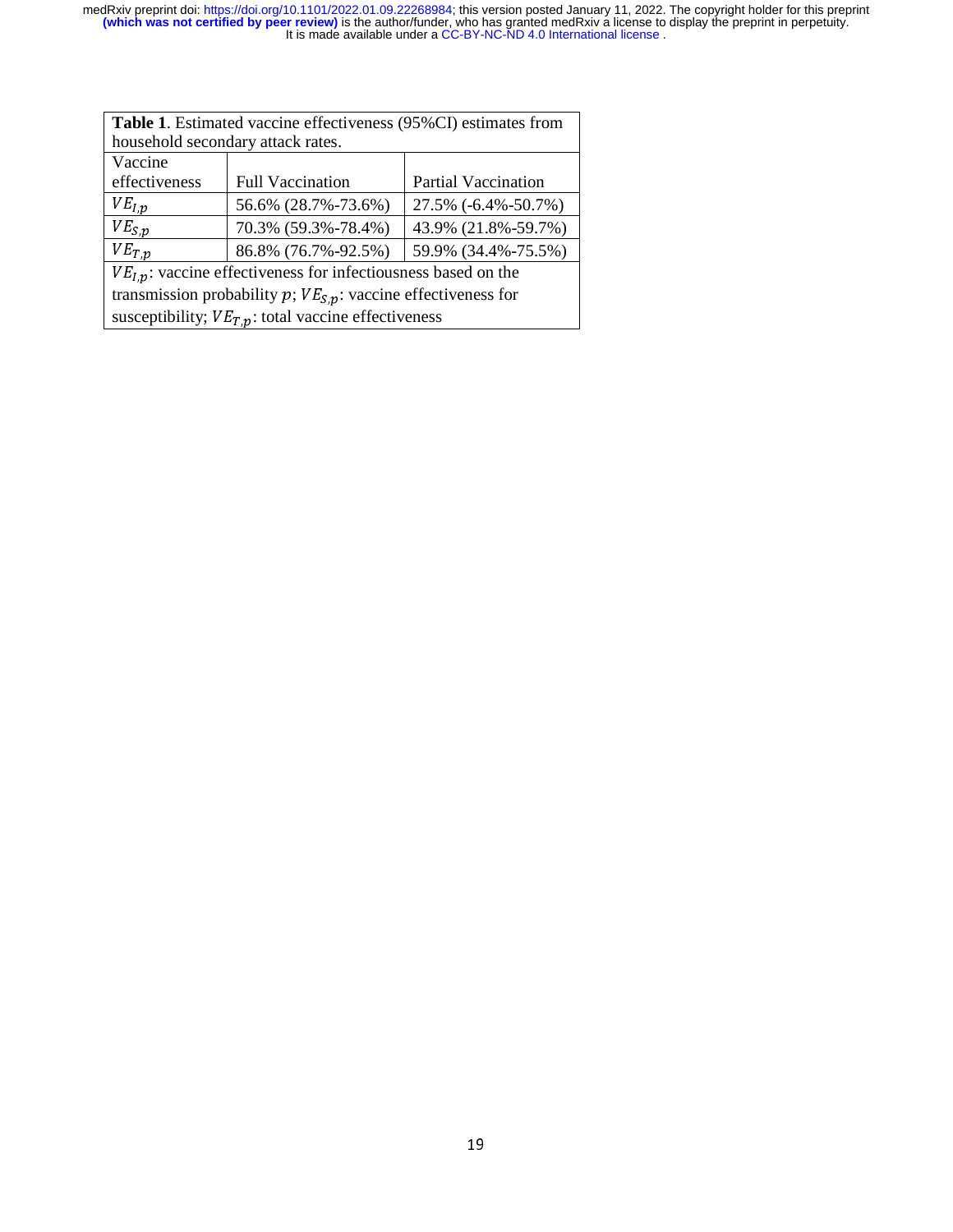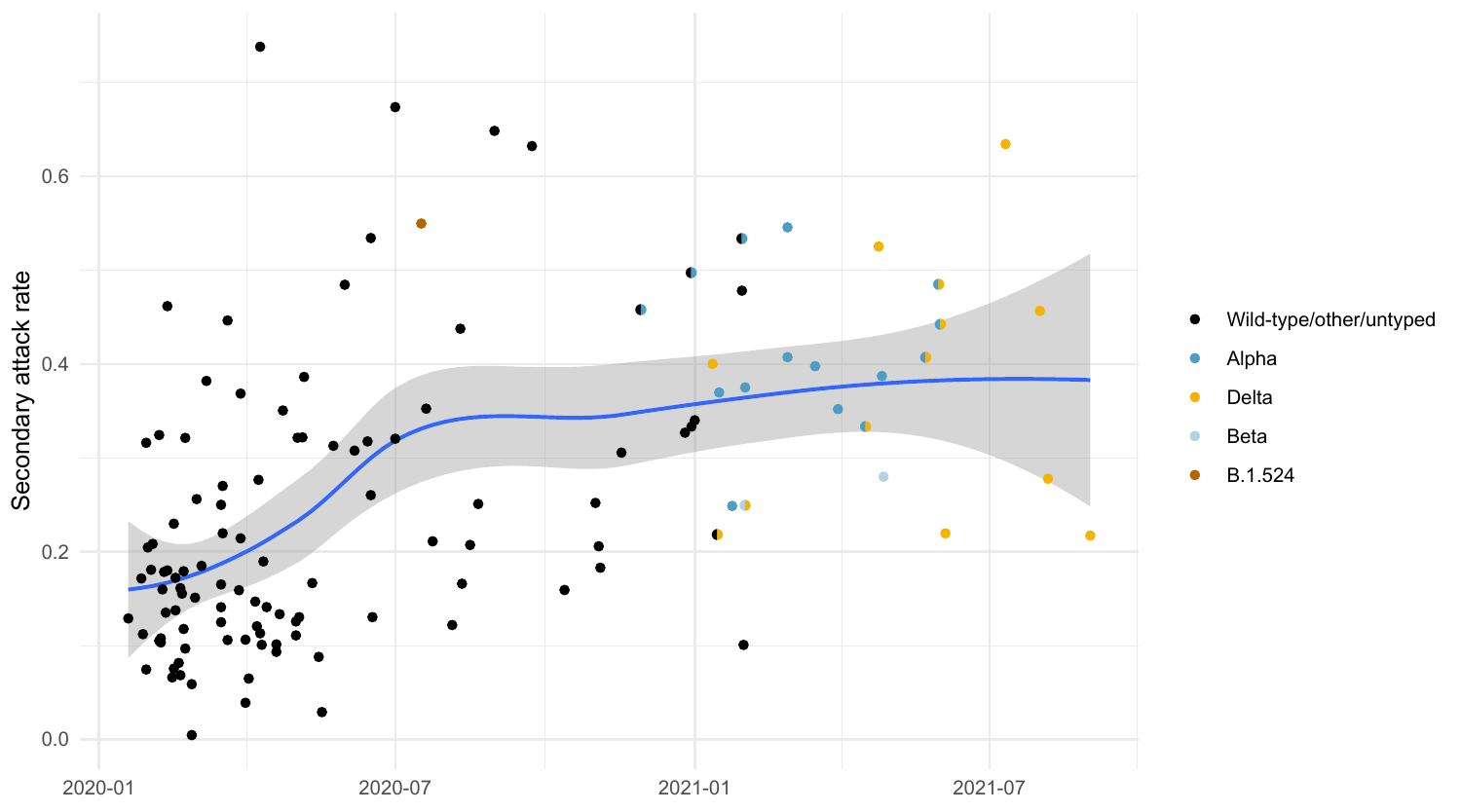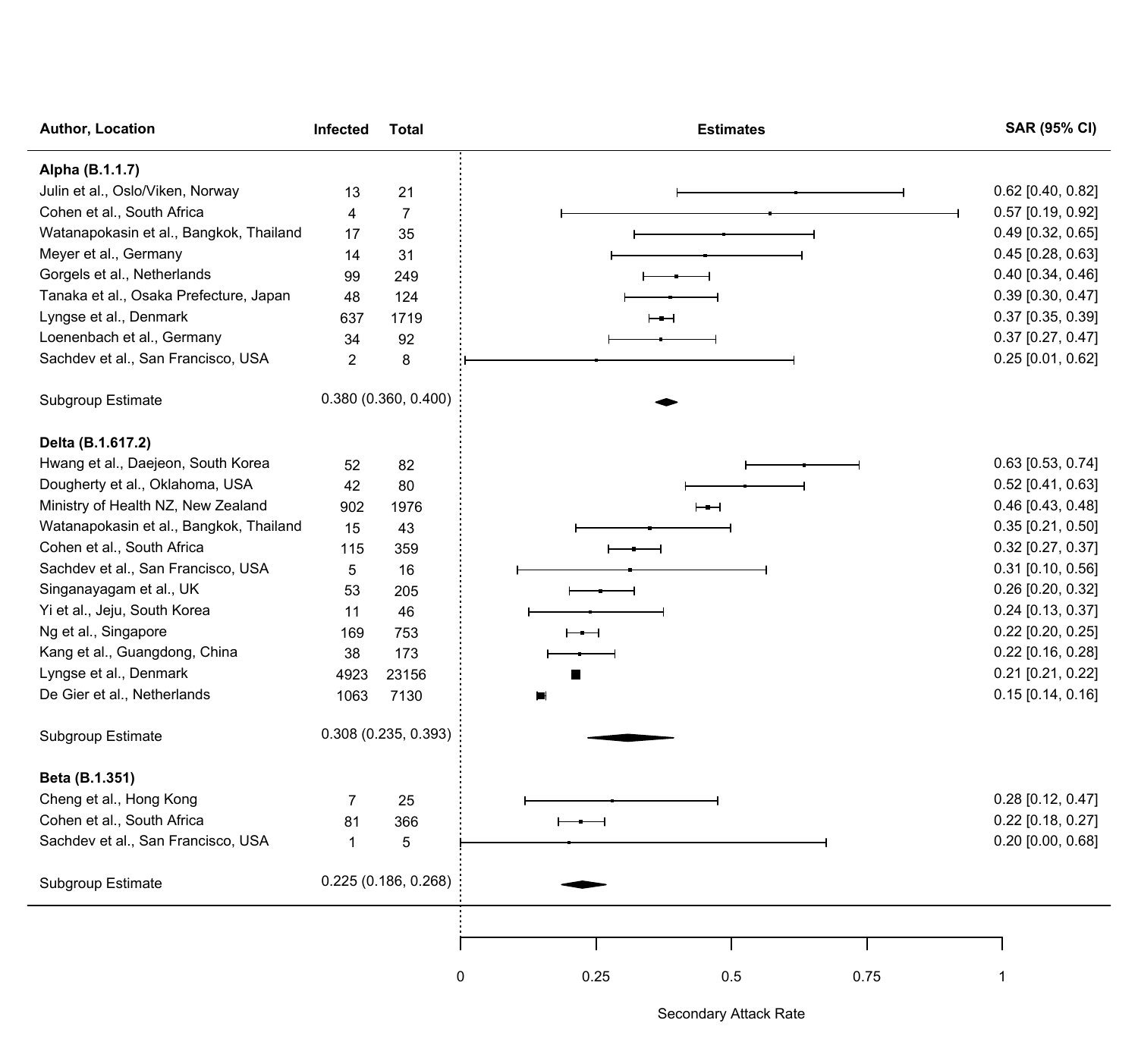| Author, Location                     | <b>Total</b><br>Infected | <b>Estimates</b>             | <b>SAR (95% CI)</b> |
|--------------------------------------|--------------------------|------------------------------|---------------------|
| De Gier et al.1, Netherlands         |                          |                              |                     |
| Unvaccinated                         | 139802<br>43069          | m                            | 0.31 [0.31, 0.31]   |
| Partially vaccinated                 | 587<br>2032              | HH                           | 0.29 [0.27, 0.31]   |
| Fully vaccinated                     | 706<br>79                | ⊢−⊣                          | $0.11$ [0.09, 0.14] |
| De Gier et al.2, Netherlands         |                          |                              |                     |
| Unvaccinated                         | 711<br>4022              | łш                           | $0.18$ [0.17, 0.19] |
| Partially vaccinated                 | 58<br>735                | <b>HEH</b>                   | $0.08$ [0.06, 0.10] |
| Fully vaccinated                     | 294<br>2373              |                              | $0.12$ [0.11, 0.14] |
| Gazit et al., Israel                 |                          |                              |                     |
| Unvaccinated                         | 1005<br>2814             | $H +$                        | 0.36 [0.34, 0.37]   |
| Fully vaccinated                     | 21<br>269                | $\vdash \blacksquare \dashv$ | $0.08$ [0.05, 0.11] |
| Harris et al., England, U.K.         |                          |                              |                     |
| Unvaccinated                         | 960765<br>96898          |                              | $0.10$ [0.10, 0.10] |
| Partially vaccinated*                | 567<br>9363              |                              | $0.06$ [0.06, 0.07] |
| Layan et al., Israel                 |                          |                              |                     |
| Unvaccinated                         | 261<br>641               |                              | $0.41$ [0.37, 0.45] |
| Fully vaccinated                     | 8<br>43                  |                              | 0.19 [0.08, 0.32]   |
| Meyer et al., Germany                |                          |                              |                     |
| Unvaccinated                         | 12<br>22                 |                              | $0.55$ [0.33, 0.75] |
| Fully vaccinated                     | 9<br>2                   |                              | $0.22$ [0.01, 0.56] |
| Ng et al., Singapore                 |                          |                              |                     |
| Unvaccinated                         | 127<br>552               |                              | $0.23$ [0.20, 0.27] |
| Partially vaccinated                 | 13<br>63                 |                              | 0.21 [0.11, 0.32]   |
| Fully vaccinated                     | 29<br>138                |                              | $0.21$ [0.15, 0.28] |
| Singanayagam et al., U.K.            |                          |                              |                     |
| Unvaccinated                         | 23<br>100                |                              | $0.23$ [0.15, 0.32] |
| Partially vaccinated                 | 13<br>35                 |                              | $0.37$ [0.22, 0.54] |
| Fully vaccinated                     | 17<br>69                 |                              | $0.25$ [0.15, 0.36] |
| <b>Unvaccinated Estimate</b>         | 0.266 (0.187, 0.364)     |                              |                     |
| <b>Partially Vaccinated Estimate</b> | 0.162 (0.083, 0.294)     |                              |                     |
|                                      |                          |                              |                     |
| <b>Fully Vaccinated Estimate</b>     | 0.144(0.105, 0.194)      |                              |                     |
|                                      |                          |                              |                     |
|                                      |                          | 0<br>0.25<br>0.5<br>0.75     | 1                   |

Secondary Attack Rate